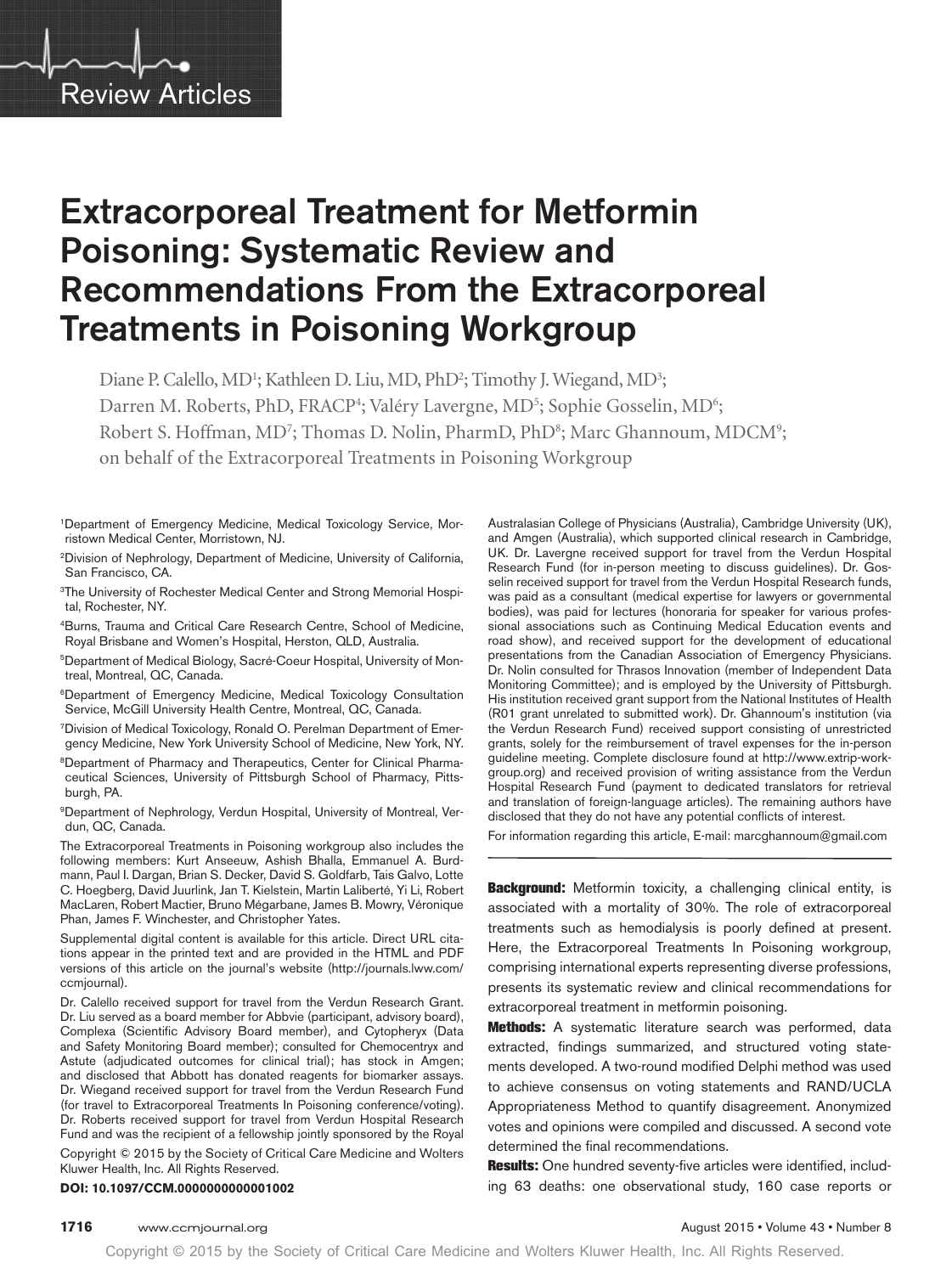series, 11 studies of descriptive cohorts, and three pharmacokinetic studies in end-stage renal disease, yielding a very low quality of evidence for all recommendations. The workgroup concluded that metformin is moderately dialyzable (level of evidence C) and made the following recommendations: extracorporeal treatment is recommended in severe metformin poisoning (1D). Indications for extracorporeal treatment include lactate concentration greater than 20 mmol/L (1D), pH less than or equal to 7.0 (1D), shock (1D), failure of standard supportive measures (1D), and decreased level of consciousness (2D). Extracorporeal treatment should be continued until the lactate concentration is less than 3 mmol/L (1D) and pH greater than 7.35 (1D), at which time close monitoring is warranted to determine the need for additional courses of extracorporeal treatment. Intermittent hemodialysis is preferred initially (1D), but continuous renal replacement therapies may be considered if hemodialysis is unavailable (2D). Repeat extracorporeal treatment sessions may use hemodialysis (1D) or continuous renal replacement therapy (1D).

**Conclusion:** Metformin poisoning with lactic acidosis appears to be amenable to extracorporeal treatments. Despite clinical evidence comprised mostly of case reports and suboptimal toxicokinetic data, the workgroup recommended extracorporeal removal in the case of severe metformin poisoning. (*Crit Care Med* 2015; 43:1716–1730)

Key Words: biguanide; hemodialysis; hemofiltration; lactate; overdose; toxicity

etformin, a biguanide, is the most commonly prescribed oral antidiabetic drug in the United States  $\Box(1)$ , Europe (2), and Australia (3). Metformin inhibits gluconeogenesis, facilitates cellular glucose uptake, and decreases insulin resistance in patients with non–insulindependent diabetes.

Metformin poisoning can cause severe toxicity including death. Various treatments are used, in particular extracorporeal treatments (ECTRs) such as hemodialysis and hemofiltration. Indeed, a recent literature review noted that metformin poisoning was the most common toxicological indication for ECTR (4). However, the actual indications for ECTR are poorly defined. The objective of this article is to present a systematic review of the literature and recommendations for the use of ECTR in patients with metformin toxicity.

#### **Pharmacology and Pharmacokinetics**

Metformin is a small molecule (165Da) with an oral bioavailability of 55% (5), available in immediate- and extended-release preparations (**Table 1**). Metformin is not protein bound, and its apparent volume of distribution is 1–5L/kg (accounting for bioavailability), with distribution into intracellular compartments, including erythrocytes (5, 6). Metformin undergoes limited metabolism and is eliminated largely unchanged by the kidneys (7, 8). Total body clearance can surpass 500mL/min (7–9) but decreases proportionally with reductions in glomerular filtration rate (7, 10). Peak concentrations in therapeutic dosing

# **Table 1. Metformin: Physicochemical and Toxicokinetic Data**

| Molecular weight                                      | 165 Da                          |
|-------------------------------------------------------|---------------------------------|
| Volume of distribution                                | $1-5$ L/kg                      |
| Protein binding                                       | Negligible                      |
| Oral bioavailability                                  | 55%                             |
| Time to peak concentration                            | Immediate release:<br>$1-3$ hr  |
|                                                       | Extended release:<br>$6 - 8$ hr |
| Endogenous half-life (therapeutic<br>use, normal GFR) | $2-6$ hr                        |
| Endogenous clearance (therapeutic<br>use, normal GFR) | 400-650 mL/min                  |
| Therapeutic concentration                             | $0.5 - 3$ mg/L                  |
| Lethal plasma concentration                           | $>$ 50 mg/L                     |
| Toxic dose                                            | $>100$ mg/kg<br>(pediatrics)    |
|                                                       | $>$ 5 g (adults)                |

GFR = glomerular filtration rate.

are 1.5–3.0mg/L. The elimination half-life of metformin is multiphasic, initially 4–8 hours (7, 8), followed by terminal elimination half-life of approximately 20 hours in patients with normal kidney function (5).

Other biguanides, such as phenformin and buformin, are minimally used worldwide. Because their toxicologic profiles differ from metformin, the following systematic review and recommendations only apply to metformin.

#### **Definitions**

Metformin-associated lactic acidosis (MALA) refers to a blood lactate concentration greater than 5 mmol/L and arterial pH less than 7.35 in association with metformin exposure (11). In practice, acidemia may occur due to multiple metabolic processes, of which hyperlactatemia is only one contributor. However, for simplicity, we will refer here to all cases of acidemia with an elevated lactate concentration as lactic acidosis.

MALA may be subcategorized into two specific entities: "incidental (or chronic) MALA" results from metformin accumulation and is associated with alterations in lactate production and/or clearance. Conversely, "intentional or acute MALA," sometimes termed "MILA" (metformin-induced lactic acidosis), applies when metformin appears to be directly responsible for lactic acidosis, particularly following acute overdose (12– 15). The distinction between MALA and MILA is often blurred, and this review refers to both scenarios as MALA.

### **Mechanism of Toxicity and Risk Factors**

Metformin has direct effects on metabolism, including inhibition of pyruvate carboxylase, which impairs the conversion of lactate to pyruvate, and impaired cellular respiration (16). This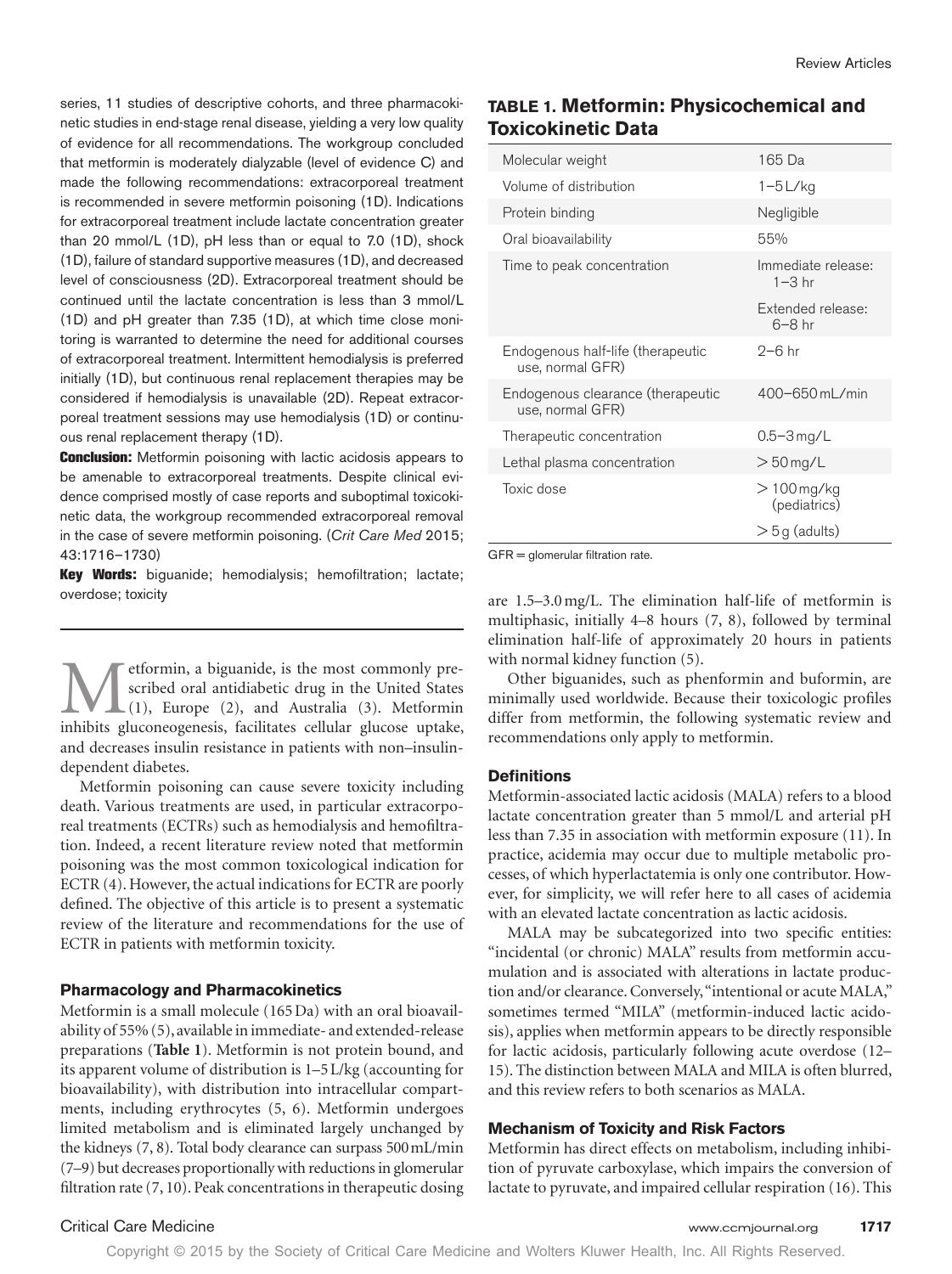results in both increased production and decreased metabolism of lactate, often referred to as "type B lactic acidosis."

The relationship between metformin and lactic acidosis has been questioned (17, 18), primarily from randomized controlled trials in patients with normal kidney function (19). In particular, early studies noted this poor correlation, which may have reflected suboptimal timing of sample collection, or underappreciation of metformin's distribution kinetics (15, 20). More recent studies noted a relationship between metformin and lactate concentrations (15, 21), and other evidence supports this association (22). Indeed, in some cases, metformin appeared to directly cause lactic acidosis (23), and animal studies suggest that the toxicity is dose-dependent (5).

Because the elimination of metformin is predominantly by the kidneys, the most common factor contributing to metformin toxicity is impaired kidney function (24). The risk of lactic acidosis is further compounded by factors that increase the production of lactate, or impair its clearance, including hypotension, dehydration, ischemia, sepsis, and liver impairment.

### **Epidemiology**

The estimated prevalence of MALA is less than 0.01–0.09 cases/1,000 patient years (24). A total of 8,229 metformin exposures were reported to the U.S. Poison Control Centers in 2013 (25). Overall, MALA may be more commonly noted from chronic exposures (26) and may carry greater mortality especially in susceptible patients (27). Nevertheless, a massive acute intentional overdose can also produce fatal lactic acidosis (13, 14).

#### **Relevance of the Serum Metformin Concentration**

The clinical utility of metformin assays is controversial: a high metformin concentration (> 20–50mg/L) was prognostic of poor outcome in certain studies (15, 28), although others failed to show a correlation (17, 21, 27, 29–31). A very high metformin concentration may predict a precipitous clinical decline in an otherwise asymptomatic patient following an intentional poisoning (14, 32–35). It is likely that publications that did perform metformin sampling incorrectly classified some cases as MALA (15, 21).

#### **Treatment**

The mainstay of initial therapy for MALA, regardless of chronicity or cause, is resuscitation and supportive care. There is no specific antidote available to reverse the toxic effects of metformin. Gastrointestinal decontamination may be indicated soon after an acute overdose. Bicarbonate has been used to correct acidemia, although there are concerns that it may exacerbate intracellular acidosis, induce a leftward shift of the oxyhemoglobin dissociation curve, provide an excessive sodium load (36), and cause various electrolyte abnormalities (37).

Although ECTRs are often initiated in patients with metformin toxicity, existing recommendations for ECTR initiation are unclear and include impaired kidney function, significant electrolyte disturbances, severe metabolic acidosis, and a failure of supportive care (38–43). Therefore, more specific recommendations are required to support clinicians who may encounter cases of MALA.

### **METHODS**

The Extracorporeal Treatments In Poisoning (EXTRIP) workgroup is composed of international experts representing diverse specialties and professional societies (**Table 2**) to provide recommendations on the use of ECTRs in poisoning ([http://www.](http://www.extrip-workgroup.org) [extrip-workgroup.org](http://www.extrip-workgroup.org)). Rationale, background, objectives,

# **Table 2. Represented Societies in The Extracorporeal Treatments In Poisoning Workgroup**

| Acute Dialysis Quality                                                         | European Renal Best                                           |
|--------------------------------------------------------------------------------|---------------------------------------------------------------|
| Initiative                                                                     | Practice                                                      |
| American Academy of                                                            | European Society For                                          |
| Clinical Toxicology                                                            | <b>Emergency Medicine</b>                                     |
| American College of                                                            | European Society of                                           |
| <b>Emergency Physicians</b>                                                    | Intensive Care Medicine                                       |
| American College of                                                            | French Society of Intensive                                   |
| Medical Toxicology                                                             | Care                                                          |
| American Society of                                                            | German Society of                                             |
| Nephrology                                                                     | Nephrology                                                    |
| American Society of                                                            | Indian Society of Critical                                    |
| Pediatric Nephrology                                                           | Care Medicine                                                 |
| Asia Pacific Association of                                                    | INDO-US Emergency &                                           |
| Medical Toxicology                                                             | Trauma Collaborative                                          |
| Association of Physicians                                                      | <b>International Pediatric</b>                                |
| of India                                                                       | Nephrology Association                                        |
| Australian and New Zealand                                                     | International Society of                                      |
| Intensive Care Society                                                         | Nephrology                                                    |
| Australian and New Zealand<br>Society of Nephrology                            | Latin American Society<br>of Nephrology and<br>Hypertension   |
| Brazilian Association of<br>Information Centres and<br>Toxicologic Assistance  | National Kidney Foundation                                    |
| Brazilian Society of                                                           | Pediatric Continuous Renal                                    |
| Nephrology                                                                     | Replacement Therapy                                           |
| Brazilian Society of                                                           | <b>Pediatric Critical Care</b>                                |
| Toxicology                                                                     | Medicine                                                      |
| Canadian Association of                                                        | Quebec Association of                                         |
| Poison Control Centres                                                         | <b>Emergency Physicians</b>                                   |
| Canadian Association of<br><b>Emergency Physicians</b>                         | Quebec Association of<br>Specialists in Emergency<br>Medicine |
| Canadian Society of                                                            | Quebec Society of                                             |
| Nephrology                                                                     | Nephrology                                                    |
| Chinese College of<br><b>Emergency Physicians</b>                              | <b>Renal Association</b>                                      |
| <b>Chinese Medical Doctor</b>                                                  | Society of Critical Care                                      |
| Association                                                                    | Medicine                                                      |
| European Association of<br>Poison Centres and<br><b>Clinical Toxicologists</b> | Spanish Clinical Toxicology<br>Foundation                     |

This list includes societies that are officially represented for the guideline process. The present document solely reflect the work of authors alone.

#### **1718** www.ccmjournal.org **August 2015** • Volume 43 • Number 8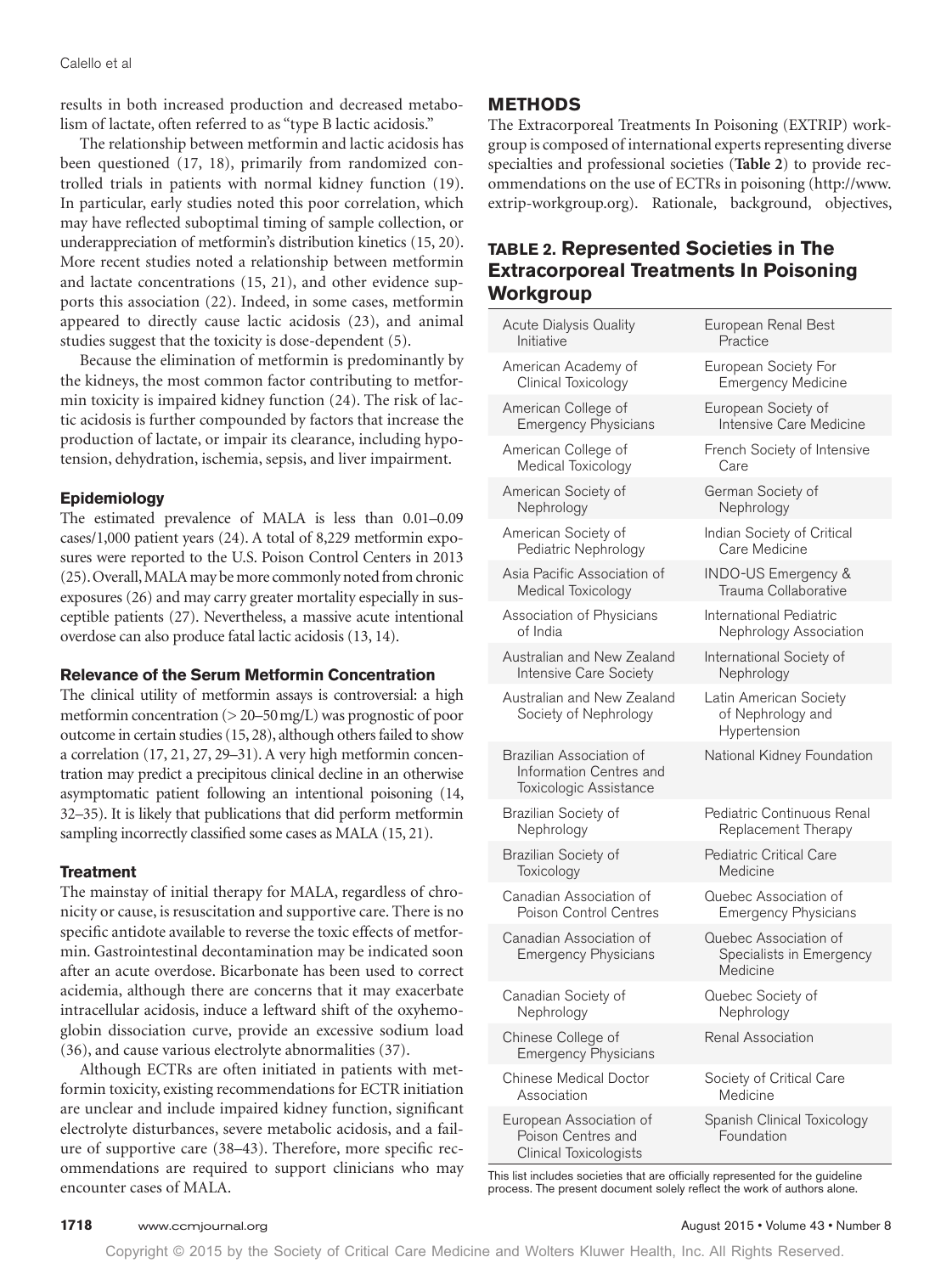complete methodology, and first recommendations have been previously published (44–53).

Predetermined methodologies, incorporating guidelines from Appraisal of Guidelines Research and Evaluation (54) and Grading of Recommendations Assessment, Development and Evaluation (55), were used and are described elsewhere (45). The primary literature search was conducted on July 12, 2012, in Medline, Embase, and Cochrane library (Review and Central).

The search strategy was ([metformin OR glucophage] AND [dialysis OR hemodialysis OR haemodialysis OR hemoperfusion OR haemoperfusion OR plasmapheresis OR plasma exchange OR exchange transfusion OR hemofiltration OR haemofiltration OR hemodiafiltration OR haemodiafiltration OR extracorporeal therapy OR CRRT]).

A manual search of conference proceedings of the European Association of Poisons Centres and Clinical Toxicologists and North American Congress of Clinical Toxicology annual scientific meetings (2002–2012) and Google Scholar was performed, as well as the bibliography of each article obtained during the literature search.

A subgroup of EXTRIP completed the literature search, reviewed each article, extracted data, and summarized findings. The level of evidence assigned to each clinical recommendation was determined by the subgroup and epidemiologist (**Table 3**). Grading for dialyzability was on criteria listed in **Table 4** and the level of evidence supporting this grading presented in **Table S1** (Supplemental Digital Content 1, [http://](http://links.lww.com/CCM/B287) [links.lww.com/CCM/B287\)](http://links.lww.com/CCM/B287). The clinical and toxicokinetic data were submitted to participants who weighed the potential benefits of the procedure against its cost, availability, alternative treatments, and related complications and who then voted on predetermined statements.

The strength of recommendations was evaluated by a two-round modified Delphi method for each proposed voting statement (**Fig. 1**), and RAND/UCLA Appropriateness Method was used to quantify disagreement between voters (56). Anonymous votes with comments were sent to the epidemiologist who then compiled and returned a summary to each participant. The workgroup met in person to exchange ideas and debate statements. A second vote was later conducted, and these results were used in determining the final EXTRIP recommendations. The literature search was updated on November 1, 2014, using the methodology described above; new articles and the updated data summary were submitted to every participant who then finalized their votes.

## **RESULTS AND DISCUSSION**

Results of the literature search are summarized in **Figure 2**. A total of 175 studies were included in the final analysis: one retrospective observational study (30 patients) (57), 11 uncontrolled retrospective cohort studies with aggregate analysis (463 patients) (17, 21, 27, 30, 58–64), 160 case reports or case series allowing extraction of patient-level data (292 patients) (10, 13–15, 29, 32–37, 65–211), and three pharmacokinetic studies in end-stage renal disease (ESRD) (38 patients) (212– 214). No randomized controlled trials were identified.

# **Table 3. Strength of Recommendation and Level of Evidence Scaling on Clinical Outcomes**

| <b>Strength of Recommenda-</b><br>tion (Consensus-Based)                                                                                                                                                                                                      | <b>Level of Evidence</b><br>(Based on Grading of<br><b>Recommendations</b><br><b>Assessment, Development</b><br>and Evaluation System)                           |
|---------------------------------------------------------------------------------------------------------------------------------------------------------------------------------------------------------------------------------------------------------------|------------------------------------------------------------------------------------------------------------------------------------------------------------------|
| Level $1 =$ Strong<br>$recommunication = "We$<br>recommend"                                                                                                                                                                                                   | Grade $A = High level of$<br>evidence                                                                                                                            |
| The course of action is<br>considered appropriate<br>by the large majority of<br>experts with no major<br>dissension. The panel is<br>confident that the desirable<br>effects of adherence to the<br>recommendation outweigh<br>the undesirable effects       | The true effect lies close<br>to our estimate of the<br>effect                                                                                                   |
| Level $2 =$ Weak<br>recommendation = "We<br>suggest"                                                                                                                                                                                                          | Grade $B =$ Moderate level<br>of evidence                                                                                                                        |
| The course of action is<br>considered appropriate<br>by the majority of experts<br>but some degree of<br>dissensionexistsamongst<br>the panel. The desirable<br>effects of adherence<br>to the recommendation<br>probably outweigh the<br>undesirable effects | The true effect is likely to<br>be close to our estimate<br>of the effect, but there<br>is a possibility that it is<br>substantially different                   |
| Level $3 =$ Neutral<br>$recommunication = "It$<br>would be reasonable"                                                                                                                                                                                        | Grade $C = Low$ level of<br>evidence                                                                                                                             |
| The course of action<br>could be considered<br>appropriate in the right<br>context                                                                                                                                                                            | The true effect may be<br>substantially different<br>from our estimate of the<br>effect                                                                          |
| No recommendation                                                                                                                                                                                                                                             | Grade $D = \text{Very}$ low level of<br>evidence                                                                                                                 |
| No agreement was<br>reached by the group of<br>experts                                                                                                                                                                                                        | Our estimate of the effect<br>is just a guess, and it is<br>very likely that the true<br>effect is substantially<br>different from our<br>estimate of the effect |

#### **Clinical Outcomes**

A small retrospective observational study evaluated patients admitted to ICU with a diagnosis of MALA, irrespective of the type of exposure, and compared clinical outcomes in patients receiving hemodialysis ( $n = 16$ ) with those who did not ( $n = 14$ ) (57). Mortality rates were similar in both groups despite the dialysis group being sicker (higher Simplified Acute Physiology Score II, lower arterial bicarbonate, and higher creatinine concentration) and trended to have greater baseline comorbidities (higher

#### Critical Care Medicine www.ccmjournal.org **1719**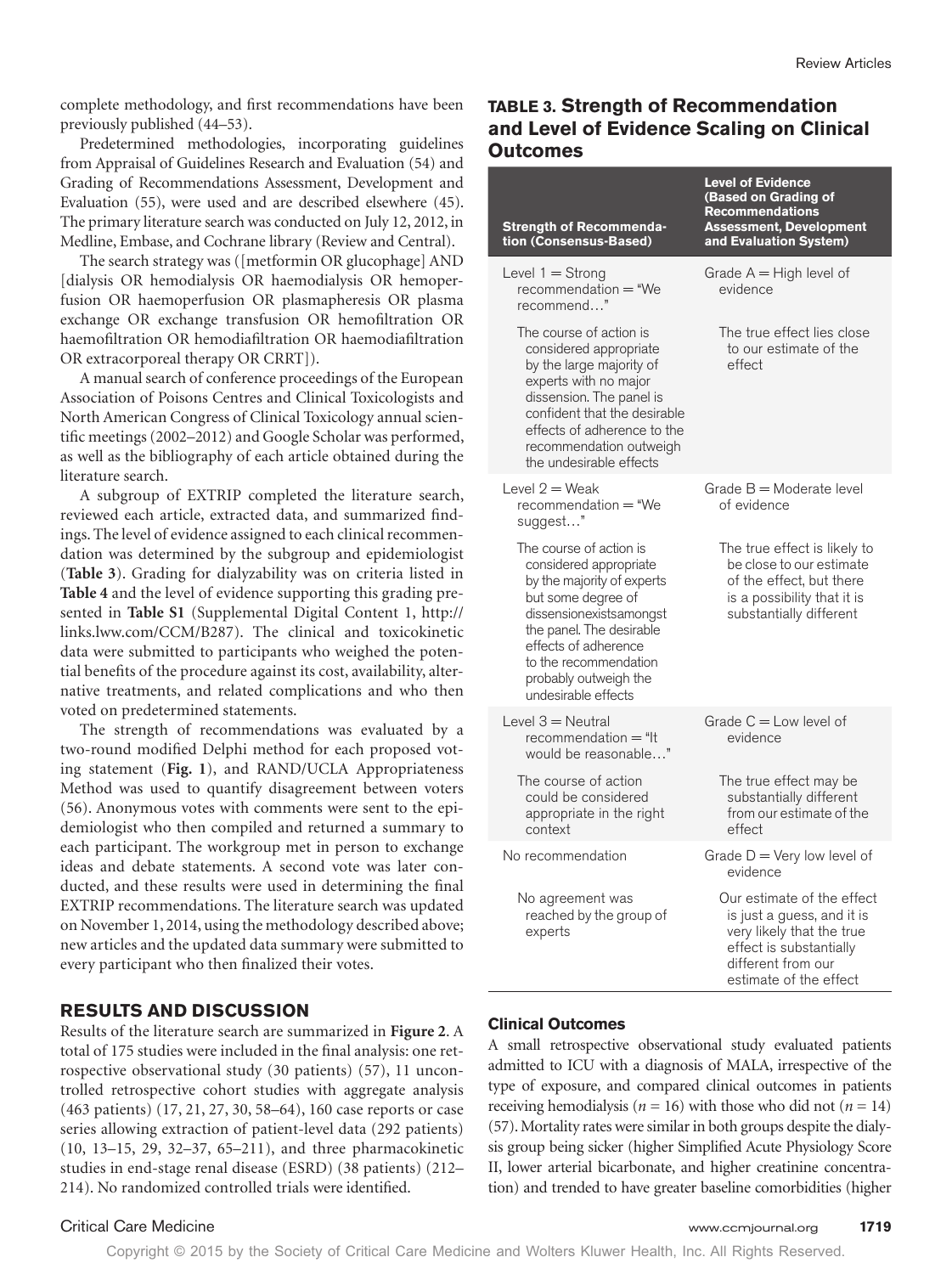# **Table 4. Criteria for Dialyzabilitya**

|                                   | <b>Primary Criteria</b>                       | <b>Alternative Criteria 1</b>                                    | <b>Alternative Criteria 2</b>                                            | <b>Alternative Criteria 3</b>                                     |
|-----------------------------------|-----------------------------------------------|------------------------------------------------------------------|--------------------------------------------------------------------------|-------------------------------------------------------------------|
| <b>Dialyzability</b> <sup>b</sup> | <b>Percent</b><br><b>Removed</b> <sup>c</sup> | <b>Extracorporeal</b><br><b>Clearance/Total</b><br>Clearance (%) | <b>Half-Life of</b><br><b>Extracorporeal</b><br>Treatment/ $T_{1/2}$ (%) | <b>Extracorporeal</b><br><b>Removal/Total</b><br>Removal $(\%)^d$ |
| D, Dialyzable                     | > 30                                          | > 75                                                             | < 25                                                                     | > 75                                                              |
| M, Moderately dialyzable          | $>10 - 30$                                    | $> 50 - 75$                                                      | $> 25 - 50$                                                              | $> 50 - 75$                                                       |
| S, Slightly dialyzable            | $\geq 3 - 10$                                 | $\geq 25 - 50$                                                   | $\geq 50 - 75$                                                           | $\geq 25 - 50$                                                    |
| N, Not dialyzable                 | $<$ 3                                         | < 25                                                             | > 75                                                                     | < 25                                                              |

a These criteria should only be applied if measured or calculated (not reported) endogenous half-life is > 4hr (otherwise, extracorporeal treatment [ECTR] is considered not clinically relevant). Furthermore, the primary criteria are preferred for poisons having a large  $V<sub>D</sub>$  (> 5 L/kg).

<sup>b</sup>Applicable to all modalities of ECTR, including hemodialysis, hemoperfusion, and hemofiltration.

c Corresponds to % removal of ingested dose or total body burden in a 6-hr ECTR period.

d Measured during the same period of time.

Reproduced with permission from Lavergne V, Nolin TD, Hoffman RS, et al: The EXTRIP (EXtracorporeal TReatments In Poisoning) workgroup: Guideline methodology. *Clin Toxicol* 2012; 50:403–413.

Charlson Index). The study was also potentially underpowered. Nevertheless, the similarity in clinical outcome despite the presence of confounding-by-indication may suggest a potential benefit from hemodialysis (215).

Pooled analysis of other uncontrolled descriptive cohorts did not permit individual data extraction but included 463 patients with MALA, 219 of whom received ECTR, and 72 deaths (mortality, 15.6%) (17, 21, 27, 30, 58, 59, 62, 63). The remainder of the evidence was derived from case reports and case series. Although these may be useful for describing the spectrum of severity, it is not possible to infer the clinical effect of ECTR from such publications. The level of evidence is therefore very low for all clinical recommendations.

Demographic data, clinical presentation, treatments given, and outcome among the 292 patients described in case reports and case series are reported in **Table 5**. Approximately 80% of the patients had chronic metformin toxicity.

Average ingestion in the acute cases was 54.6 g. The acute group had a higher peak metformin concentration (average, 126.2 mg/L vs 43.2 mg/L), a higher peak lactate (average, 24.6 mmol/L vs 18.6 mmol/L), and a higher pH (average, 6.97 vs 6.90). Acute kidney injury (AKI) was a predominant comorbid condition at admission in both types of exposures. Decreased consciousness was a common symptom in acute cases, as was hypotension. Other less common symptoms included vision loss (87, 136, 179) and encephalopathy (125, 128). Of the acute cases who developed lifethreatening signs, several were either asymptomatic (14, 32–35) or very mildly symptomatic at admission (13, 37, 65, 94, 133, 138, 171, 185, 194) and became toxic rapidly following ingestion.

Bicarbonate and mechanical ventilation were more commonly administered to patients with acute poisoning. IV bicarbonate failed to completely correct acidemia in several reports



**Figure 1.** Delphi method (two rounds) for each recommendation.

**1720** www.ccmjournal.org **August 2015 • Volume 43 • Number 8 August 2015 • Volume 43 • Number 8** 

(77, 165, 185), although doseranging data were not apparent. Intermittent hemodialysis was the predominant ECTR in both types of exposure, followed by continuous renal replacement therapy (CRRT). Other ECTRs, such as peritoneal dialysis, therapeutic plasma exchange (203), and hemoperfusion (117), were

Our systematic review identified 63 fatalities with patientlevel data (an additional 72 deaths were noted but data were aggregated). Deaths were more common in patients following an acute exposure (30.3% vs 19.5% following chronic poisoning), a finding contrary to another report (27). The mean peak metformin concentration

used infrequently.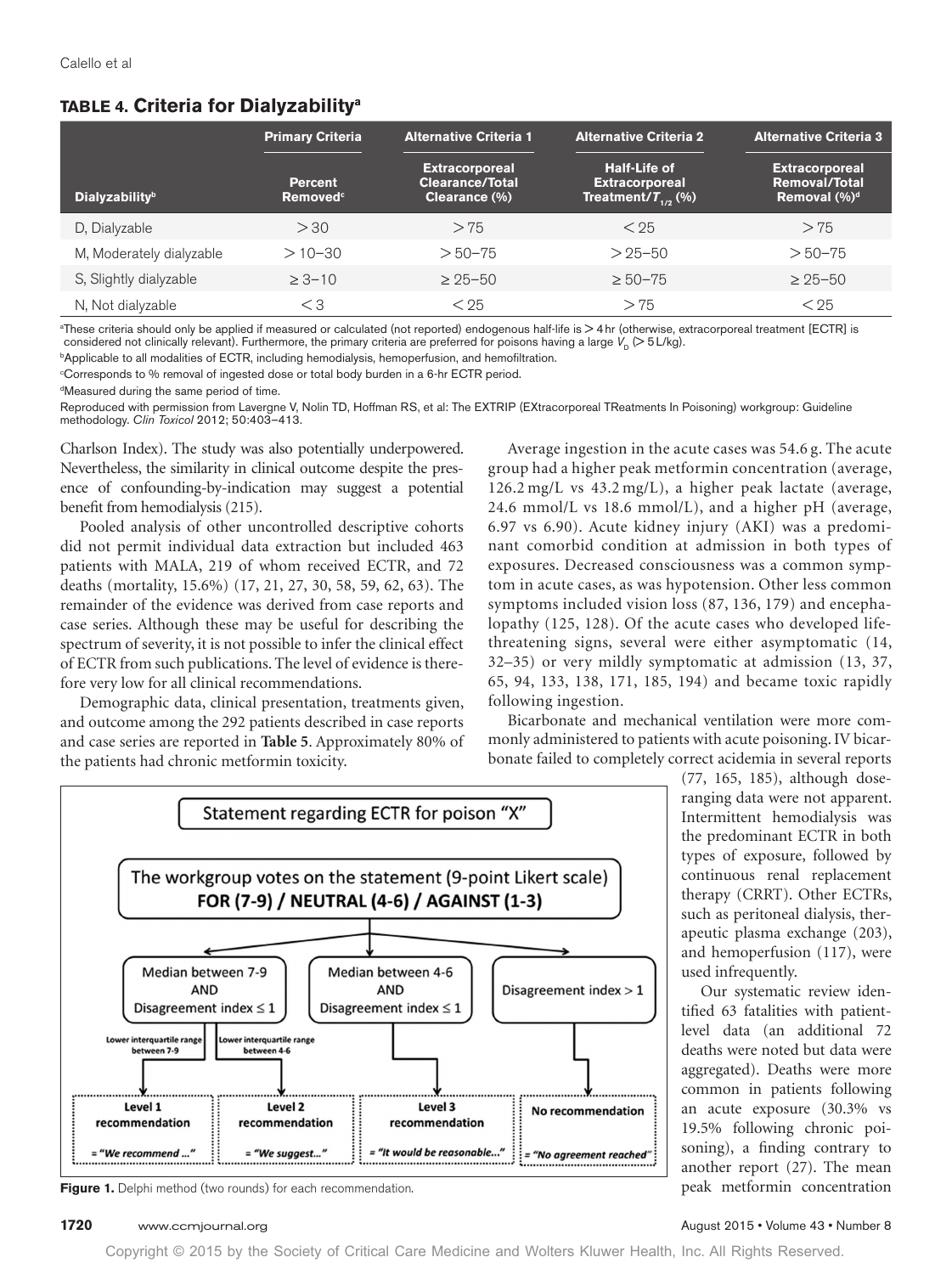

**Figure 2.** Flow diagram (November 1, 2014). ECTR = extracorporeal treatment.

in fatalities was 67.3mg/L compared with 56.6mg/L in survivors. The overall mortality rate was comparable to most publications (21, 57, 58, 62), but lower than others that reported a mortality of up to 50% (216). Of note, approximately half of the reported fatalities occurred several days after admission and after the commencement of ECTR and appeared to be unrelated to features of severe metformin toxicity or the ECTR.

However, these observations may be limited by the controversy and complexity with diagnosing MALA, so interpretation should be cautioned by the presence of confounders and publication bias.

#### **Dialyzability**

Metformin has a small size and limited protein binding, so it is freely diffusible through hemodialyzers (high extraction ratios) (34) and hemofilters (high sieving coefficient) (123). The limiting factor for its extracorporeal elimination is the relatively large volume of distribution  $(V<sub>D</sub>)$ , although it may be reduced in the context of AKI (7) and possibly poisoning (159). Although speculative, this may be due to insufficient time for equilibration with peripheral or intracellular compartments (6). The determination of dialyzability by comparing extracorporeal clearance to endogenous clearance is somewhat unreliable because endogenous metformin clearance can vary from almost nil in anuric patients to more than 500mL/min in those with intact kidney function  $(7, 8)$ . For comparison, extracorporeal clearance of metformin can exceed 200mL/min with intermittent dialysis (10, 34, 172, 213, 214) and up to 50mL/ min with CRRT (13, 76, 123) (**Table 6**). A possible method for evaluating the effect of ECTR on total metformin clearance, relative to creatinine clearance, is shown in **Figure S1** (Supplemental Digital Content 1,<http://links.lww.com/CCM/B287>).

Table 6 summarizes the kinetic data for intermittent and continuous ECTRs in regard to  $T_{1/2}$  and clearance, and **Table 7** shows the dialyzability grading of individual patients based

on predetermined criteria (45) (Table 4). Metformin appears more dialyzable by intermittent hemodialysis compared to continuous modalities, which is further supported by data in patients undergoing both techniques (144, 185). One study suggested a comparable effect between continuous venovenous hemodialysis using a dialysate flow of 5L/hr and intermittent hemodialysis (62); however, as only the proportional decrease in metformin concentration was analyzed (not actual removal) and data are not fully presented, definite conclusions cannot be derived. Research in patients with

ESRD suggests removal of

approximately 15% of the daily dose of metformin by maintenance hemodialysis (213, 214). Although metformin removal is less marked with CRRT (79, 148), it may still be appreciable in the clinical context of severe AKI (76) (Fig. S1, Supplemental Digital Content 1, <http://links.lww.com/CCM/B287>). With these complexities in mind, metformin dialyzability is best estimated by quantifying metformin removal in effluent and comparing this to the ingested dose (if known, and adjusted for bioavailability) or total body content (10, 172).

Considering the factors above and following the results presented in Table 7 and the relatively limited data on dialyzability, the workgroup agreed with the following statement: Metformin is moderately dialyzable (level of evidence  $= C$ ). However, it is acknowledged that the actual grading of dialyzability varies with kidney function and ECTR modality (Fig. S1, Supplemental Digital Content 1, [http://links.lww.com/](http://links.lww.com/CCM/B287) [CCM/B287\)](http://links.lww.com/CCM/B287).

### **RECOMMENDATIONS**

#### **General Statement**

### *ECTR is recommended in severe metformin poisoning (1D)* (**Table 8**).

*Rationale:* The mortality from MALA is uniformly high in reported studies, approximately 30–50% (21, 31, 57, 58, 62, 216), and treatment options are limited to supportive care. The potential benefits of ECTR in metformin toxicity go beyond metformin removal, which as shown above can be substantial, and include the following: 1) more rapid, predictable, and safe correction of acidemia than can be achieved with bicarbonate therapy, 2) improvement in hyperlactatemia, although this may reflect restored hemodynamics rather than removal of lactate by ECTR per se (83, 217), 3) correction of electrolyte abnormalities (64) as well as reversal of hypothermia (77, 146), and 4) support of impaired kidney function.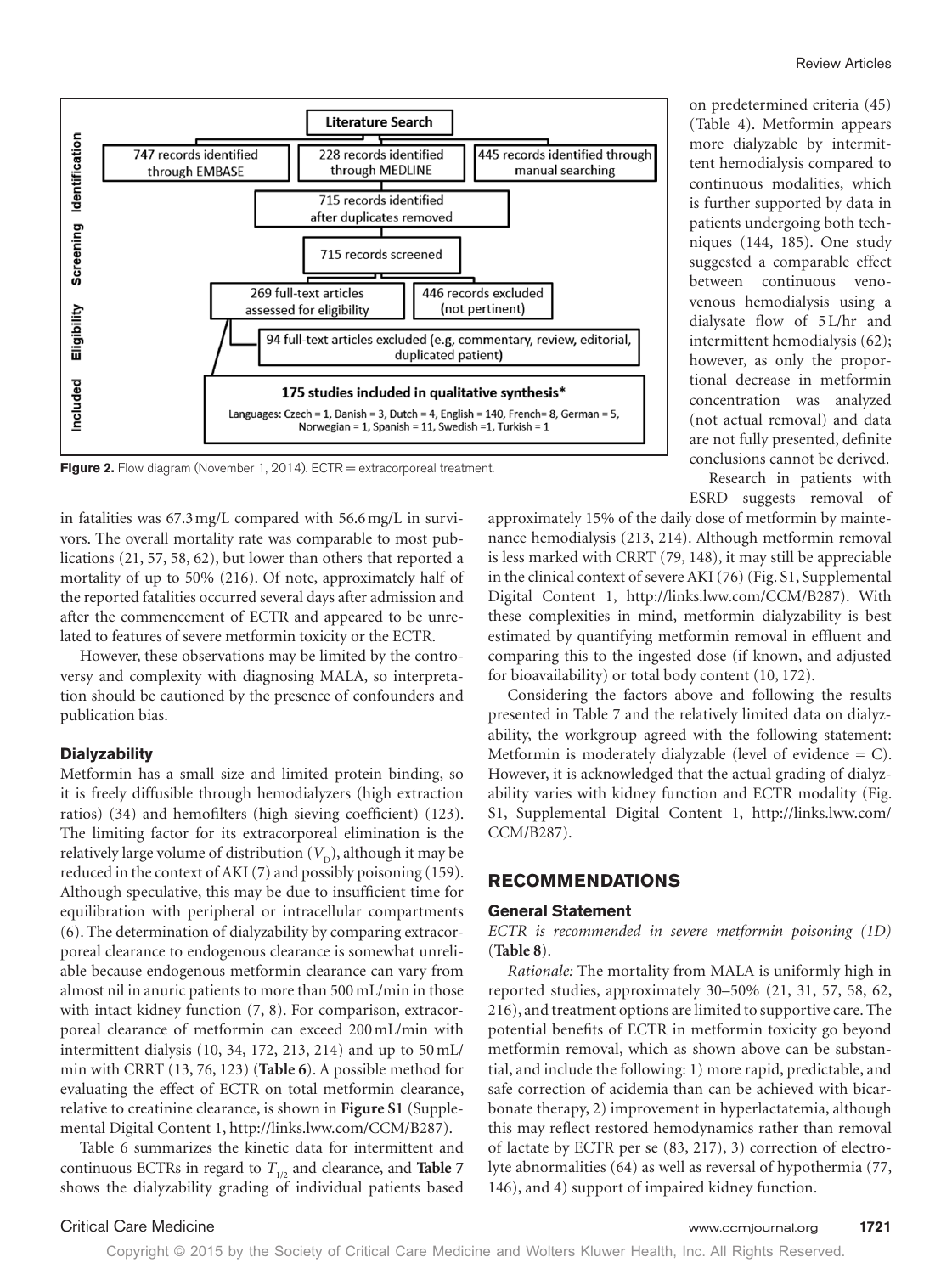# **Table 5. Clinical Data of Included Cases Who Received Extracorporeal Treatment for Metformin Toxicitya**

| <b>Clinical Data</b>                                                         | Acute/Acute-on-Chronic ( $n = 56$ ) | Chronic $(n = 236)$     |
|------------------------------------------------------------------------------|-------------------------------------|-------------------------|
| Patient demographics                                                         |                                     |                         |
| Mean age (yr)                                                                | 40.4 (range, 14-74)                 | 67.5 (range, 20-90)     |
| Sex (% male)                                                                 | 55                                  | 39                      |
| Poisoning exposure                                                           |                                     |                         |
| Mean quantity metformin ingested (g)                                         | 54.6 (range, 5-144.5)               | <b>NA</b>               |
| Mean metformin daily dose (g)                                                | <b>NA</b>                           | 2.1 (range, 0.5-6)      |
| Delay between ingestion and admission (hr)                                   | 8.5 (range, 1-48)                   | <b>NA</b>               |
| Mean peak metformin concentration (mg/L)                                     | 126.2 (range, 10.2-380)             | 43.2 (range, 0-412)     |
| Clinical symptoms and signs                                                  |                                     |                         |
| Mean peak lactate (mmol/L)                                                   | 24.6 (range, 4.2-77.3)              | 18.6 (range, 2.9-113.6) |
| Mean lowest pH                                                               | 6.97 (range, 6.7-7.33)              | 6.90 (range, 6.08-7.47) |
| Decreased consciousness (%)                                                  | 66                                  | 34                      |
| Abdominal pain (%)                                                           | 14                                  | 17                      |
| Visual symptoms (%)                                                          | $\overline{0}$                      | 3                       |
| Hypothermia (%)                                                              | 34                                  | 23                      |
| Acute kidney injury (%)                                                      | 66                                  | 85                      |
| Hypotension (%)                                                              | 61                                  | 47                      |
| Hypoglycemia (%)                                                             | 32                                  | 10                      |
| Other treatments used                                                        |                                     |                         |
| Bicarbonate (%)                                                              | 64                                  | 41                      |
| Mechanical ventilation (%)                                                   | 50                                  | 35                      |
| ECTR modality used, $n$ (%)                                                  |                                     |                         |
| Hemodialysis                                                                 | 23(41)                              | 108(46)                 |
| Continuous renal replacement therapy                                         | 20(36)                              | 99 (42)                 |
| Sustained low-efficiency dialysis/sustained low-efficiency<br>daily dialysis | 0(0)                                | 4(2)                    |
| Peritoneal dialysis                                                          | 1(2)                                | 4(2)                    |
| Intermittent hemodiafiltration                                               | 0(0)                                | 1(0)                    |
| More than 1 ECTR                                                             | 12(21)                              | 19(8)                   |
| Unclear                                                                      | 0(0)                                | 2(1)                    |
| Outcome, n (%)                                                               |                                     |                         |
| Fatalities                                                                   | 17 (30)                             | 46 (19)                 |

NA = not applicable, ECTR = extracorporeal treatment.

a These only include cases in which data from individual patients were described (descriptive cohort that did not include patient-level data were excluded). Given the nature of the data, a statistical comparison of the groups was considered inappropriate.

Although data are anecdotal and reporting bias cannot be excluded, most of the patients treated with ECTR (especially intermittent hemodialysis) improved after initiation and had a favorable outcome, including patients who ingested more than 2g/kg, had a pH less than 6.7, had a lactate concentration over 30 mmol/L, or a metformin concentration over 100mg/L (28, 29, 34–37, 66, 73, 88, 91, 98, 104, 111, 116–119, 130, 138, 139, 145, 160, 161, 163, 172, 174, 181, 183, 185, 188, 198, 204, 208, 209, 218–220). Occasionally, this reported improvement was dramatic, soon after the initiation of ECTR (34, 86, 96, 98, 144, 166–168, 191). Conversely, there were also cases where little to no improvement was noted during ECTR (13, 14, 76, 84, 107,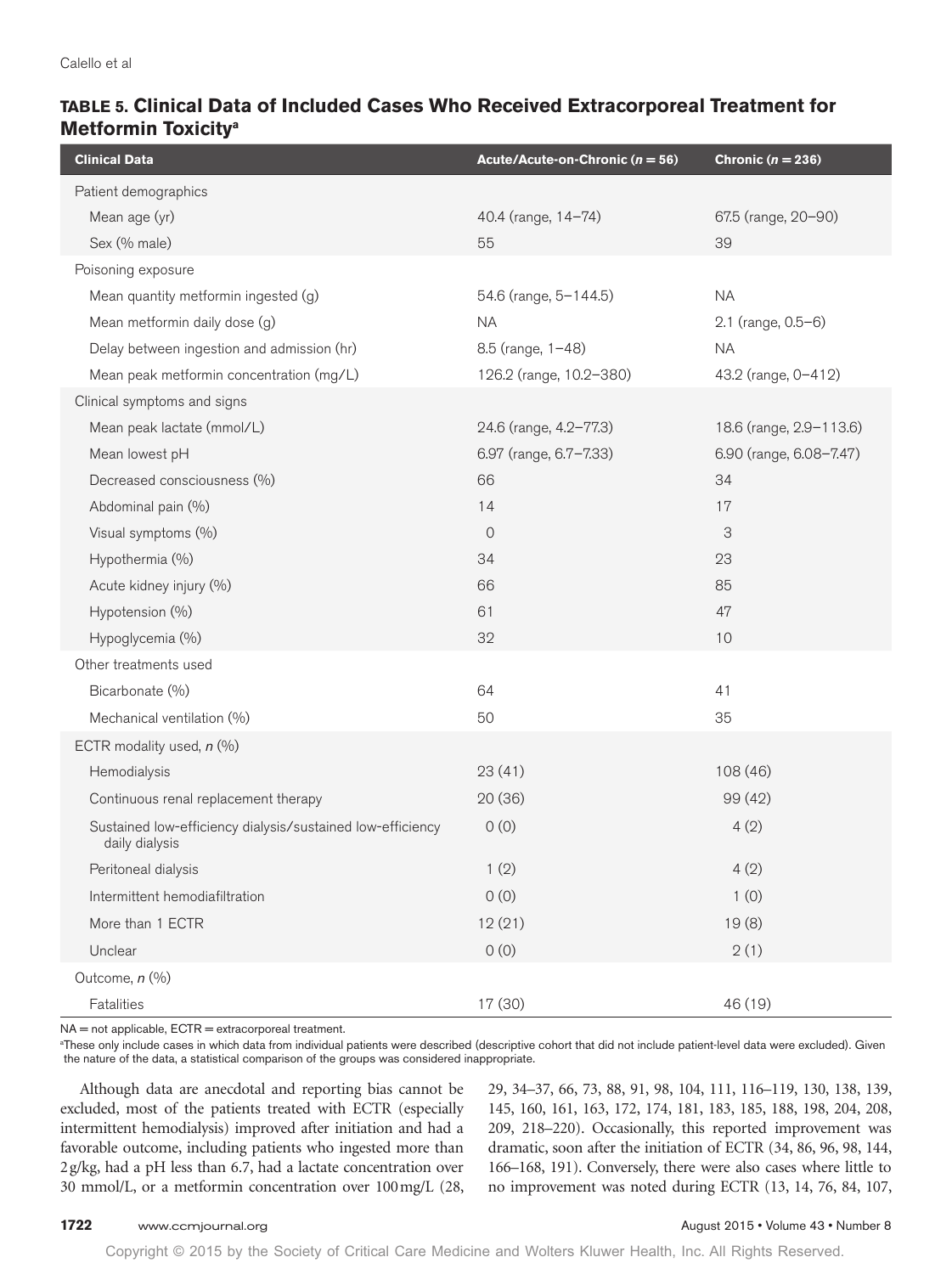|                                                                        | <b>ECTR Clearance (mL/min)</b> |            | $T_{1/2}$ (Hr) |                                  |              |             |
|------------------------------------------------------------------------|--------------------------------|------------|----------------|----------------------------------|--------------|-------------|
| <b>Type of ECTR</b>                                                    | <b>Median</b>                  | Range      | $\overline{ }$ | <b>Median</b>                    | Range        | $\mathbf n$ |
| Endogenous (normal<br>glomerular filtration rate,<br>therapeutic dose) | 500                            |            |                | $2 - 6(20 - 35)$<br>in overdose) |              |             |
| Hemodialysis                                                           | 148                            | 68-228     | 10             | 4.2                              | $1.5 - 24$   | 24          |
| Continuous renal replacement<br>therapy                                | 34                             | $9 - 71.3$ | 7              | 16.6                             | $9.7 - 45.9$ | 21          |
| Peritoneal dialysis                                                    |                                |            |                | 113.5                            |              |             |
| Sustained low-efficiency<br>dialysis                                   |                                |            |                | 5.9                              |              |             |

### **Table 6. Median Pharmacokinetic-Toxicokinetic Variables for All Techniques**

ECTR = extracorporeal treatment.

155, 162, 184, 198), which may reflect a delay in ECTR initiation (e.g., tardiness in ensuring central vascular access or unnecessarily prolonged bicarbonate therapy) (13, 14, 162, 198), a treatment shortened prematurely (e.g., metabolic derangements not fully corrected) (107), and/or the use of a less efficient ECTR on the basis of hemodynamic instability (13, 76, 198).

Despite the absence of randomized clinical trials and given the unlikelihood that these will be conducted, all 27 panel members strongly voted for ECTR in severe metformin poisoning. The benefit of ECTR, when toxicity is severe as defined by any of the conditions below, was deemed to outweigh potential risks, complications, and costs of the procedure.

### **Indications**

*ECTR is recommended if Lactate concentration* > *20 mmol/L (1D) Blood pH is less than or equal to 7.0 (1D) Standard therapy (including supportive care and bicarbonate) fails (1D) ECTR is suggested if*

*Lactate concentration* > *15–20 mmol/L (2D) Blood pH* < *7.0–7.1 (2D)*

*Comorbid conditions that lower the threshold for initiating ECTR:*

*Shock (1D) Impaired kidney function (1D) Liver failure (2D) Decreased level of consciousness (2D)*

*Rationale:* Although not uniformly accepted (12, 221), factors associated with poor prognosis in MALA, which in turn influence recommendations for ECTR (27, 28), include hyperlactemia (29, 63) (> 18.5 mmol/L [222], > 15 mmol/L [27], or > 25 mmol/L [28]) and acidemia (63) (< 7.2 [27], < 6.9 [222], < 6.7 [58]). Not surprisingly, failure of standard therapies achieved strong consensus as an independent criterion for ECTR (1D). These recommendations are consistent with several sources (41, 42, 62) but less interventional than other authors who

suggest that any elevation of lactate over the reference range, or a low arterial pH, requires ECTR (201).

The decision to commence ECTR should not be based solely on the suspicion of a large metformin ingestion (1D), despite reports of asymptomatic patients developing MALA following an intentional overdose, in the absence of other risk factors (14, 94). This recommendation was felt to be warranted because of uncertainties relating to ingestion history (223) and because the metformin dose-response relationship is poorly defined.

As mentioned above, the prognostic value of metformin concentrations in acute metformin overdose remains debatable, and life-threatening toxicity can be observed in chronic toxicity from metformin concentrations close to the reported therapeutic range (17, 29, 142). For these reasons, even in situations where metformin assays are quickly available and a high concentration is confirmed, the workgroup declined to specify a specific threshold as a criterion for ECTR, until more information on the interpretation of such results is available.

Nevertheless, because of the high mortality associated with MALA, if either a large ingestion and/or an elevated metformin concentration is suspected or confirmed, many participants proposed that early referral should be made to a center

# **Table 7. Pharmacokinetic-Toxicokinetic Grading for Individual Patientsa**

| Pharmacokinetic/<br><b>Toxicokinetic</b><br>Grading | <b>Intermittent</b><br><b>Hemodialysis</b> | <b>Continuous</b><br><b>Renal Replacement</b><br><b>Therapy</b> |
|-----------------------------------------------------|--------------------------------------------|-----------------------------------------------------------------|
| D, Dialyzable                                       | З                                          |                                                                 |
| M, Moderately<br>dialyzable                         | 5                                          | $\overline{4}$                                                  |
| S, Slightly dialyzable                              |                                            | З                                                               |
| N, Not dialyzable                                   |                                            | 9                                                               |

<sup>a</sup>This table included any patient who had sufficient kinetic variables for grading according to Table 4. For example, if an article reports removal of 5g of metformin during 6hr of hemodialysis, in a patient who ingested 40g (accounting for bioavailability), this would qualify as "moderately dialyzable

### Critical Care Medicine www.ccmjournal.org **1723**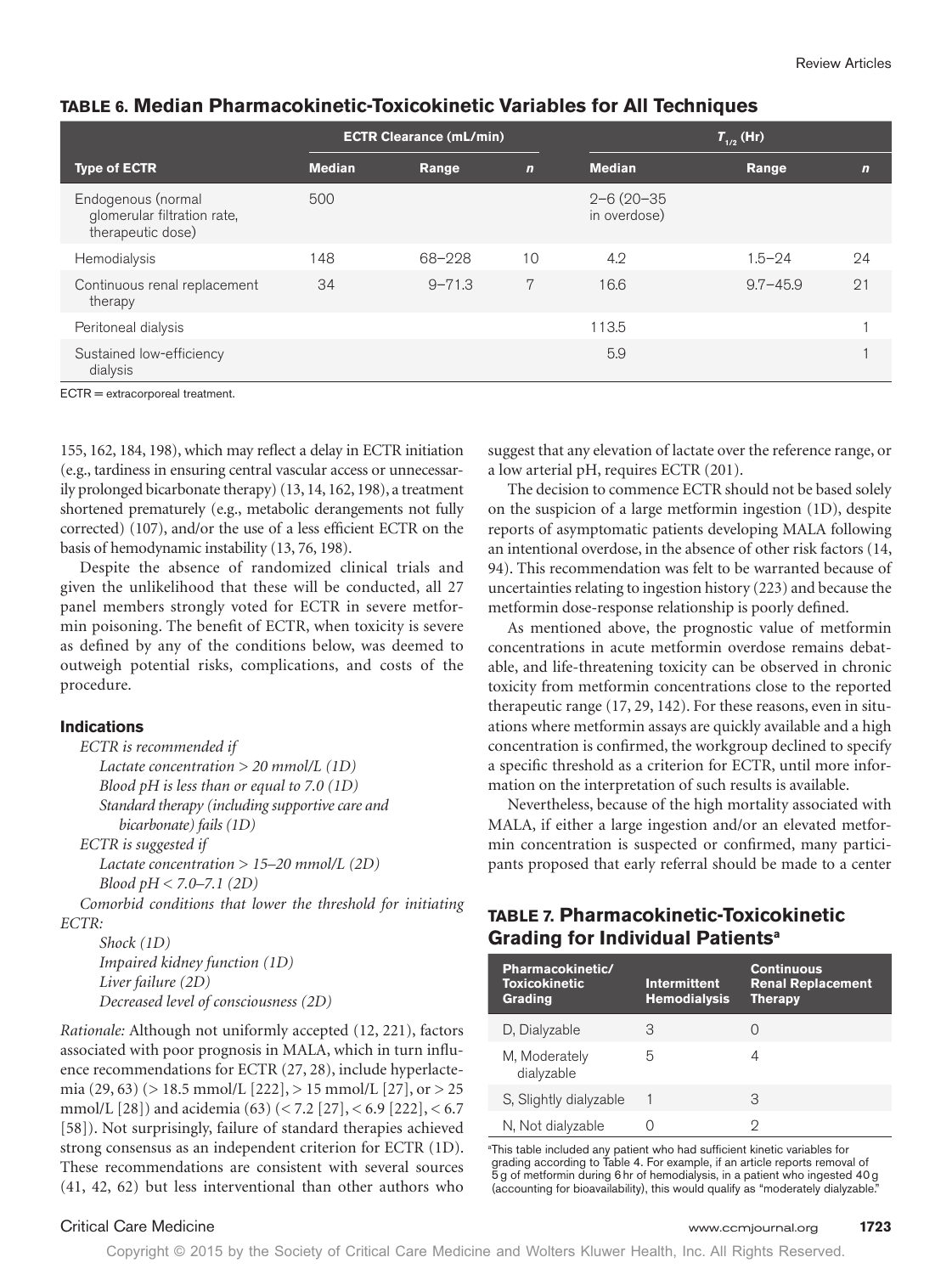# **Table 8. Executive Summary of Recommendations**

#### General

 ECTR is recommended in severe metformin poisoning (1D)

#### Indications

ECTR is recommended if

Lactate concentration > 20 mmol/L (180 mg/dL) (1D)

Blood  $pH \leq 7.0$  (1D)

 Standard therapy (supportive measures, bicarbonate, etc.) fails (1D)

ECTR is suggested if

 Lactate concentration is 15–20 mmol/L (135–180mg/dL) (2D)

Blood pH 7.0–7.1 (2D)

 Comorbid conditions that lower the threshold for initiating ECTR

Impaired kidney function (1D)

Shock (1D)

Decreased level of consciousness (2D)

Liver failure (2D)

Cessation of ECTR is indicated when

Lactate concentration is  $<$  3 mmol/L (27 mg/dL) and  $pH > 7.35$  (1D)

Choice of ECTR

 As an initial ECTR, intermittent HD with bicarbonate buffer is preferred (1D), but CRRT is an acceptable alternative if HD is not available (2D)

 After the initial ECTR session, either HD (1D) or CRRT (1D) is appropriate if necessary

 $ECTR = extracorpored treatment, HD = hemodialysis, CRRT = continuous$ renal replacement therapy.

that provides ECTR, even in the absence of other indications for ECTR. This can be justified given the higher likelihood that such a patient will eventually meet ECTR indications, so timely access to ECTR would be useful (76).

Consensus was achieved with four comorbid conditions that potentially modify treatment recommendations, although discussion conceded that these may be contributed to by concomitant metabolic derangements reflected in serum pH and lactate values. Because metformin is almost exclusively eliminated by the kidneys, the presence of impaired kidney function (definition in the **online supplement**, Supplemental Digital Content 1, [http://links.lww.com/CCM/B287\)](http://links.lww.com/CCM/B287) will extend the length (and potentially severity) of toxicity, thereby lowering the threshold for ECTR (1D). Liver failure (definition in online supplement, Supplemental Digital Content 1, [http://](http://links.lww.com/CCM/B287) [links.lww.com/CCM/B287\)](http://links.lww.com/CCM/B287) should also prompt a lower treatment threshold (2D) as its presence appears to impair lactate handling and removal. It was also proposed that a lower threshold for commencing ECTR be applied if shock (definition in online supplement, Supplemental Digital Content 1, [http://](http://links.lww.com/CCM/B287) [links.lww.com/CCM/B287\)](http://links.lww.com/CCM/B287) (1D) or a decreased level of consciousness (2D) were present.

### **Cessation of ECTR**

*Cessation of ECTR is indicated when lactate concentration is less than 3 mmol/L and pH is more than 7.35* (1D).

*Rationale:* These are practical and preferred endpoints for ECTR cessation in the context of MALA because assays are usually rapidly available in centers that provide ECTR, and adverse effects are minimized when these targets are attained.

The workgroup suggested that there should not be a specific metformin concentration target for ECTR cessation because of its poor correlation on outcomes. Furthermore, there are reports of resistant acidemia despite negligible metformin concentrations (15, 29, 142) and even cases of reduction of metformin concentrations with concomitant worsening of lactate during ECTR (138). However, some workgroup participants considered that ECTR should be continued until the metformin concentration, if readily obtainable, is below 3mg/L (within the therapeutic range).

Factors influencing the duration of ECTR until the above targets are achieved are poorly defined. It is anticipated that longer treatments will be required with extremely abnormal lactate and pH measurements. The duration of ECTR likely depends on the initial metformin concentration, its elimination half-life during ECTR (Table 6), operator characteristics during ECTR (224), and endogenous clearance. In one study, a 15-hour treatment with a high-efficiency ECTR was usually sufficient to reduce metformin concentration to reference values (27), but this finding has not been validated; there are several examples of patients requiring more than 24 hours of hemodialysis or CRRT to reduce metformin concentrations to the therapeutic range (32, 35, 111, 143, 182).

Because metformin concentrations may increase or "rebound" after ECTR (i.e., redistribute from deeper compartments into the intravascular space), treatment of insufficient duration may result in a marked resurgence of lactic acidosis (66, 78, 80, 83, 84, 99, 116, 117, 137, 140, 144, 158, 169, 171, 182, 189, 203, 205). Deaths have been reported when ECTR was stopped too early, despite an initial improvement (78, 137, 142, 169).

Due to the unpredictable nature of rebound, close monitoring of the acid-base status is essential to determine if ECTR should be recommenced. In some cases, an extended duration or repeat session may be needed (117). The added cost and complication rate of extending ECTR are relatively marginal once it is already commenced. The dialysis catheter should remain in place until the clinician is reassured that relapse is unlikely.

### **Choice of ECTR**

*As an initial ECTR session, intermittent hemodialysis with bicarbonate buffer is preferred (1D), but CRRT is an acceptable alternative if hemodialysis is not available (2D).*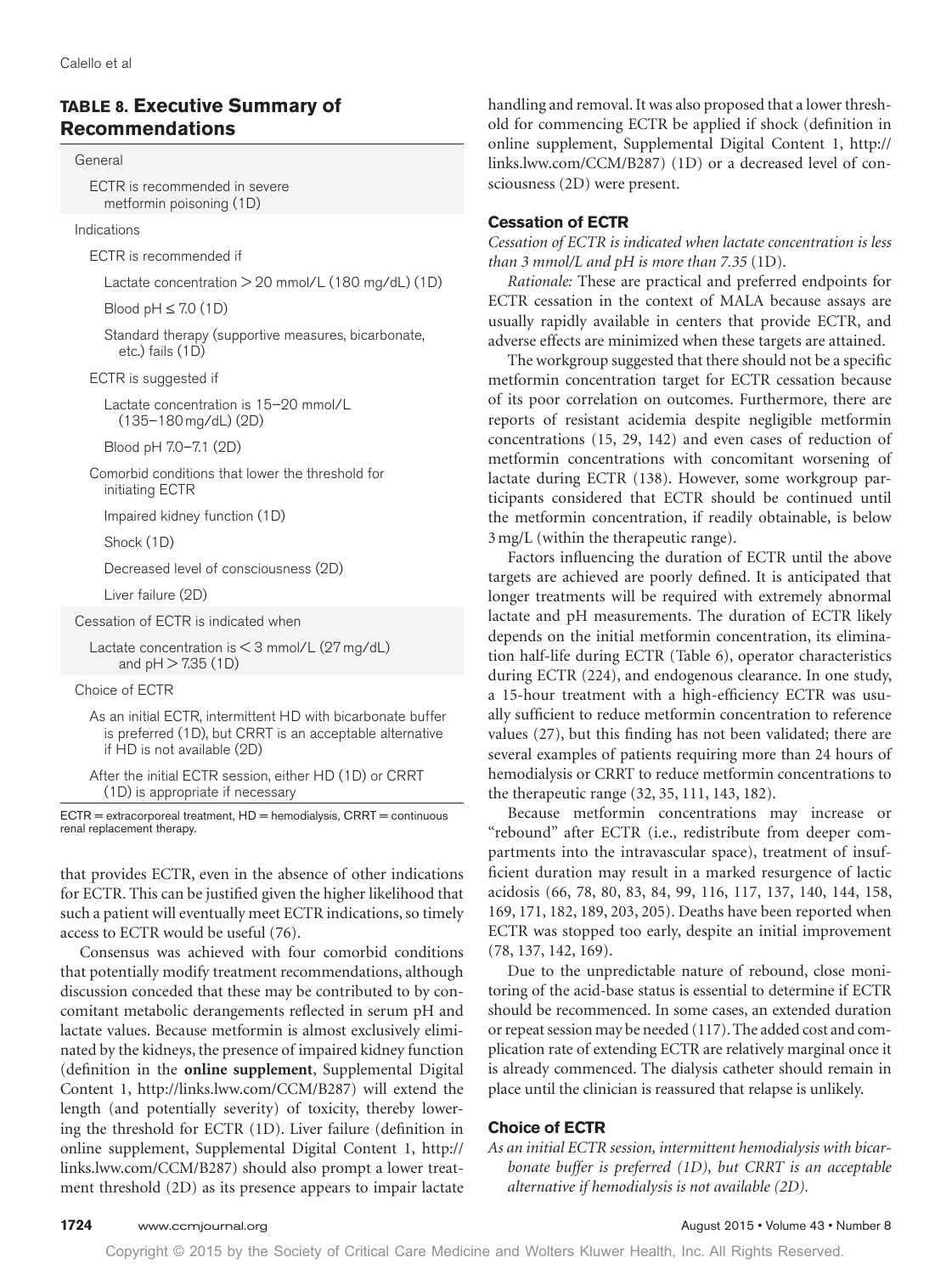### *After the initial ECTR session, either hemodialysis (1D) or CRRT (1D) is appropriate, if necessary.*

*Rationale:* Intermittent hemodialysis was recommended as the first-line initial ECTR by the workgroup because it is superior in terms of its correction of acidemia and removal of metformin and lactic acid (144). Compared with other ECTRs, hemodialysis is the most available ECTR worldwide, is relatively inexpensive, and is associated with fewer complications (225). Bicarbonate-based dialysate buffers are standard today and are preferable to acetate-based buffers that fail to correct serum bicarbonate as quickly (226, 227); replacement or dialysate solutions containing lactate may delay correction of hyperlactatemia (211, 228–230).

Although intermittent hemodialysis is preferable to CRRT, the latter is an acceptable alternative if hemodialysis cannot be performed. A proposed advantage of CRRT is its improved tolerability in hemodynamically unstable patients, but this is questioned in situations where net ultrafiltration (e.g., fluid removal) is not required (98). Because hemodynamic instability is likely induced by the extreme metabolic derangements related to metformin, the more efficient intermittent techniques may still be preferred in the presence of hypotension. Several lethalities were observed when lesser efficient techniques were used (13, 76, 198).

To strengthen the workgroup's preference for high-efficiency techniques, it appears that ECTR modality and dose directly influence outcome: in two studies, use of an additional catheter and extracorporeal circuit augmented the clinical improvement and lactate removal compared to a single circuit (35, 104). Some patients only improved after blood flow and effluent flow were maximized (106). Lactate clearance is also greater with intermittent techniques (6hr of hemodialysis was superior to 24hr of CRRT in one study [231]), increases with higher effluent rates (232), and is enhanced by the use of high-flux/high-efficiency dialyzers (compared to conventional filters) (66), although it is acknowledged that lactate removal by ECTR may be inferior to endogenous routes, when intact (217). For these reasons, once an ECTR modality is chosen, operator characteristics should be optimized to maximize clearance (higher blood flow, dialysate and/or ultrafiltrate flow, and higher efficiency membranes) (224); if CRRT is chosen, the prescribed dose should be superior to that usually favored for patients with AKI.

After the first ECTR session, either hemodialysis or CRRT is considered acceptable if a subsequent treatment becomes necessary. Because metformin is not bound to plasma proteins, hemoperfusion (117, 233), liver assist devices, or plasma exchange (203) do not offer any advantages over hemodialysis or CRRT, and they also do not effectively correct acid-base abnormalities (234). Metformin clearance and normalization of acidemia are unlikely to be achieved by peritoneal dialysis in severe cases (78, 120, 132).

### **CONCLUSIONS**

ECTR, in particular intermittent hemodialysis, is a vital tool in the management of metformin toxicity. Although the pathophysiology and prognosis differ significantly based on the mechanism of acidosis, the use of pH and serum lactate as variables to initiate dialysis is most aligned with the current state of the literature. The EXTRIP workgroup recommends ECTR in patients with severe lactic acidosis, with consideration of mitigating factors that may lower the threshold for treatment, and recommends cautious cessation of therapy with ongoing clinical monitoring. Further study is needed to determine the utility of metformin concentrations and the optimal length of ECTR.

#### **REFERENCES**

- 1. IMS Institute for Healthcare Informatics: The Use of Medicines in the United States: Review of 2010. 2011. Available at: [http://www.](http://www.imshealth.com/) [imshealth.com/](http://www.imshealth.com/). Accessed November 10, 2014
- 2. Gudmundsdottir H, Brørs O, Os I: [Metformin should not be used by patients with reduced renal function]. *Tidsskr Nor Laegeforen* 2008; 128:936–937
- 3. Australian Government: Australian Statistics on Medicines. 2011. Available at: [http://www.pbs.gov.au/statistics/asm/2011/australian](http://www.pbs.gov.au/statistics/asm/2011/australian-statistics-on-medicines-2011.pdf)[statistics-on-medicines-2011.pdf.](http://www.pbs.gov.au/statistics/asm/2011/australian-statistics-on-medicines-2011.pdf) Accessed November 10, 2014
- 4. Mardini J, Lavergne V, Roberts D, et al: Case reports of extracorporeal treatments in poisoning: Historical trends. *Semin Dial* 2014; 27:402–406
- 5. Graham GG, Punt J, Arora M, et al: Clinical pharmacokinetics of metformin. *Clin Pharmacokinet* 2011; 50:81–98
- 6. Lalau JD, Lacroix C: Measurement of metformin concentration in erythrocytes: Clinical implications. *Diabetes Obes Metab* 2003; 5:93–98
- 7. Sirtori CR, Franceschini G, Galli-Kienle M, et al: Disposition of metformin (*N*,*N*-dimethylbiguanide) in man. *Clin Pharmacol Ther* 1978; 24:683–693
- 8. Scheen AJ: Clinical pharmacokinetics of metformin. *Clin Pharmacokinet* 1996; 30:359–371
- 9. Pentikäinen PJ, Neuvonen PJ, Penttilä A: Pharmacokinetics of metformin after intravenous and oral administration to man. *Eur J Clin Pharmacol* 1979; 16:195–202
- 10. Lalau JD, Andrejak M, Morinière P, et al: Hemodialysis in the treatment of lactic acidosis in diabetics treated by metformin: A study of metformin elimination. *Int J Clin Pharmacol Ther Toxicol* 1989; 27:285–288
- 11. Luft D, Deichsel G, Schmülling RM, et al: Definition of clinically relevant lactic acidosis in patients with internal diseases. *Am J Clin Pathol* 1983; 80:484–489
- 12. Vecchio S, Protti A: Metformin-induced lactic acidosis: No one left behind. *Crit Care* 2011; 15:107
- 13. Arroyo AM, Walroth TA, Mowry JB, et al: The MALAdy of metformin poisoning: Is CVVH the cure? *Am J Ther* 2010; 17:96–100
- 14. Aghabiklooei A, Mostafazadeh B, Shiva H: A fatal case of metformin intoxication. *Pak J Med Sci* 2011; 27:943–944
- 15. Duong JK, Furlong TJ, Roberts DM, et al: The role of metformin in metformin-associated lactic acidosis (MALA): Case series and formulation of a model of pathogenesis. *Drug Saf* 2013 Apr 3. [Epub ahead of print]
- 16. Donnino M, Montissol S, Andersen LW, et al: Metformin inhibits pyruvate dehydrogenase at high dosages: A potential mechanism for lactic acidosis. *Acad Emerg Med* 2014; 21:S181
- 17. Lalau JD, Lacroix C, Compagnon P, et al: Role of metformin accumulation in metformin-associated lactic acidosis. *Diabetes Care* 1995; 18:779–784
- 18. Tahrani AA, Varughese GI, Scarpello JH, et al: Metformin, heart failure, and lactic acidosis: Is metformin absolutely contraindicated? *BMJ* 2007; 335:508–512
- 19. Salpeter SR, Greyber E, Pasternak GA, et al: Risk of fatal and nonfatal lactic acidosis with metformin use in type 2 diabetes mellitus. *Cochrane Database Syst Rev* 2010; 1:CD002967
- 20. Juurlink DN, Roberts DM: The enigma of metformin-associated lactic acidosis. *Clin Toxicol (Phila)* 2014; 52:85–87
- 21. Vecchio S, Giampreti A, Petrolini VM, et al: Metformin accumulation: Lactic acidosis and high plasmatic metformin levels in a retrospective

#### Critical Care Medicine www.ccmjournal.org **1725**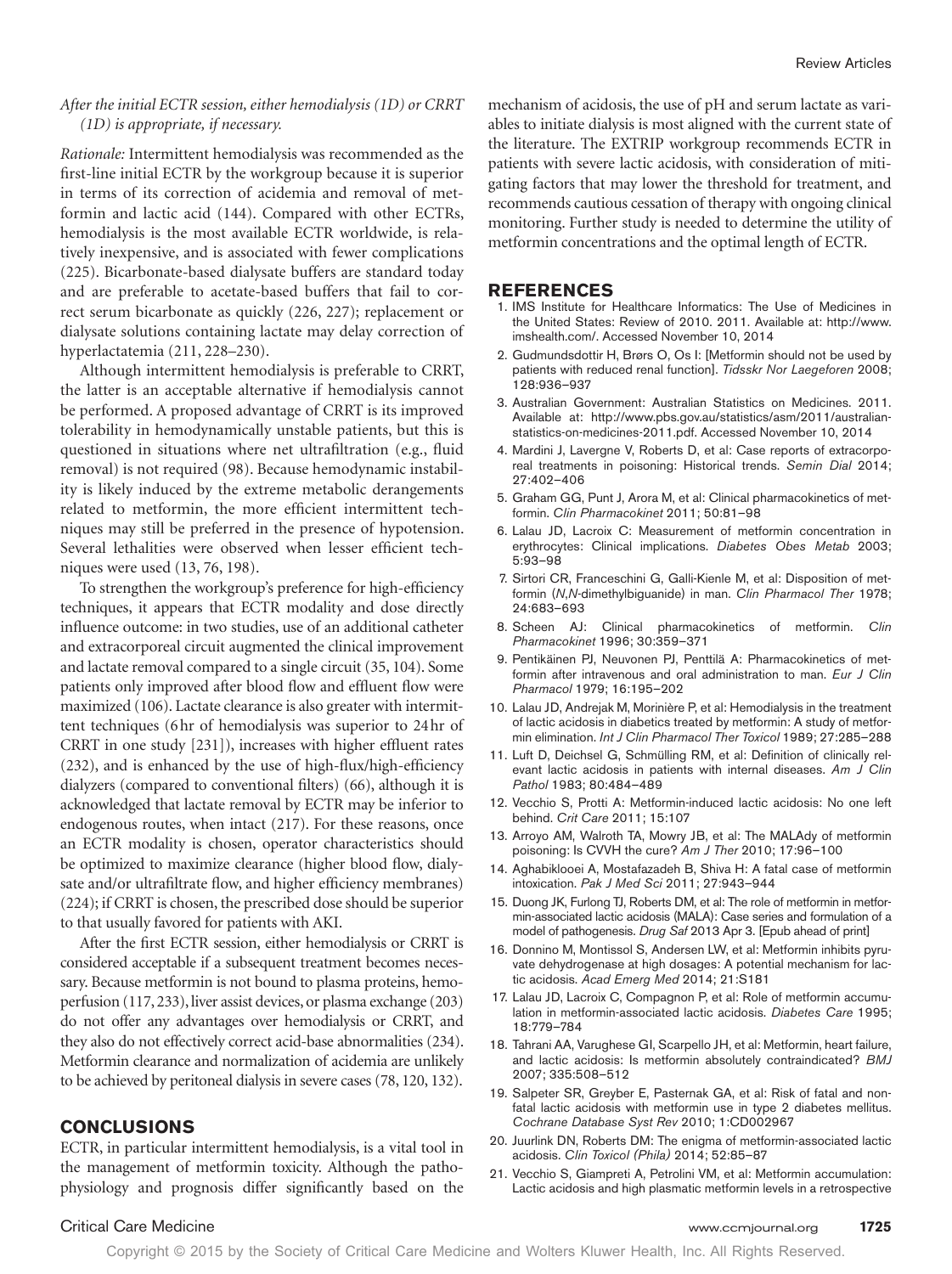case series of 66 patients on chronic therapy. *Clin Toxicol (Phila)* 2014; 52:129–135

- 22. Wills BK, Bryant SM, Buckley P, et al: Can acute overdose of metformin lead to lactic acidosis? *Am J Emerg Med* 2010; 28:857–861
- 23. Protti A, Fortunato F, Monti M, et al: Metformin overdose, but not lactic acidosis per se, inhibits oxygen consumption in pigs. *Crit Care* 2012; 16:R75
- 24. Eppenga WL, Lalmohamed A, Geerts AF, et al: Risk of lactic acidosis or elevated lactate concentrations in metformin users with renal impairment: A population-based cohort study. *Diabetes Care* 2014; 37:2218–2224
- 25. Mowry JB, Spyker DA, Cantilena LR Jr, et al: 2013 Annual Report of the American Association of Poison Control Centers' National Poison Data System (NPDS): 31st Annual Report. *Clin Toxicol (Phila)* 2014; 52:1032–1283
- 26. Chan B, Chakar B, Sivanesan A, et al: Metformin induced lactic acidosis reported to the New South Wales Poisons Information Centre. *Clin Toxicol (Phila)* 2013; 51:252–378
- 27. Seidowsky A, Nseir S, Houdret N, et al: Metformin-associated lactic acidosis: A prognostic and therapeutic study. *Crit Care Med* 2009; 37:2191–2196
- 28. Dell'Aglio DM, Perino LJ, Kazzi Z, et al: Acute metformin overdose: Examining serum pH, lactate level, and metformin concentrations in survivors versus nonsurvivors: A systematic review of the literature. *Ann Emerg Med* 2009; 54:818–823
- 29. Yeung CW, Chung HY, Fong BM, et al: Metformin-associated lactic acidosis in Chinese patients with type II diabetes. *Pharmacology* 2011; 88:260–265
- 30. Megarbane B, Adjibade AN, Touizer E, et al: Metformin-associated lactic acidosis (MALTA) in the intensive care unit: Outcome and toxicokinetic analysis. *Clin Toxicol* 2009; 47:496
- 31. Kajbaf F, Lalau JD: Mortality rate in so-called "metformin-associated lactic acidosis": A review of the data since the 1960s. *Pharmacoepidemiol Drug Saf* 2014; 23:1123–1127
- 32. Berger P, Ould Zein S, Petitpas D, et al: Acute metformin poisoning. *Jeur* 2006; 19:29–32
- 33. Dell'Aglio DM, Perino LJ, Todino JD, et al: Metformin overdose with a resultant serum pH of 6.59: Survival without sequelae. *J Emerg Med* 2010; 39:e77–e80
- 34. Walsh S, Abesamis M, Cannon R: Severe metformin-associated lactic acidosis from acute ingestion without renal failure. *Clin Toxicol* 2010; 48:614
- 35. Panzer U, Kluge S, Kreymann G, et al: Combination of intermittent haemodialysis and high-volume continuous haemofiltration for the treatment of severe metformin-induced lactic acidosis. *Nephrol Dial Transplant* 2004; 19:2157–2158
- 36. Radej J, Matejovic M, Krouzecky A, et al: How severe acidosis can a human survive? Successful hemofiltration use. *Dial Transplant* 2007; 36:608–610
- 37. Heaney D, Majid A, Junor B: Bicarbonate haemodialysis as a treatment of metformin overdose. *Nephrol Dial Transplant* 1997; 12:1046–1047
- 38. Metformin. *In:* Poisindex. Managements Greenwood Village, CO, Thomson Reuters (Healthcare). Available at: <http://micromedex.com/>. Accessed November 10, 2014
- 39. Metformin hydrochloride. *In:* Toxnet. 2013. Available at [http://](http://toxnet.nlm.nih.gov/cgi-bin/sis/search/a?dbs+hsdb:@term+@DOCNO+7080) [toxnet.nlm.nih.gov/cgi-bin/sis/search/a?dbs+hsdb:@term+@](http://toxnet.nlm.nih.gov/cgi-bin/sis/search/a?dbs+hsdb:@term+@DOCNO+7080) [DOCNO+7080.](http://toxnet.nlm.nih.gov/cgi-bin/sis/search/a?dbs+hsdb:@term+@DOCNO+7080) Accessed November 10, 2014
- 40. Bosse GM: Antidiabetics and hypoglycemics. *In:* Goldfrank's Toxicologic Emergencies. Nelson LS, Lewin NA, Howland MA, et al (Eds). New York, NY, McGraw-Hill, 2011, pp 714–727
- 41. Chu J, Stolbach A: Metformin Poisoning. Waltham, MA, UpToDate, 2014. Available at: [http://toxinz.com/Spec/2254888.](http://toxinz.com/Spec/2254888) Accessed November 10, 2014
- 42. Fountain J: Metformin. *In:* Toxinz. New Zealand, 2014
- 43. Wikitox: Biguanides. Available at: [http://curriculum.toxicology.wiki](http://curriculum.toxicology.wikispaces.net/2.1.7.1.3.1+Biguanides)[spaces.net/2.1.7.1.3.1+Biguanides](http://curriculum.toxicology.wikispaces.net/2.1.7.1.3.1+Biguanides). Accessed November 10 2014
- 44. Ghannoum M, Nolin TD, Lavergne V, et al; EXTRIP workgroup: Blood purification in toxicology: Nephrology's ugly duckling. *Adv Chronic Kidney Dis* 2011; 18:160–166
- 45. Lavergne V, Nolin TD, Hoffman RS, et al: The EXTRIP (EXtracorporeal TReatments In Poisoning) workgroup: Guideline methodology. *Clin Toxicol (Phila)* 2012; 50:403–413
- 46. Ghannoum M, Nolin TD, Goldfarb DS, et al; Extracorporeal Treatments in Poisoning Workgroup: Extracorporeal treatment for thallium poisoning: Recommendations from the EXTRIP Workgroup. *Clin J Am Soc Nephrol* 2012; 7:1682–1690
- 47. Yates C, Galvao T, Sowinski KM, et al; EXTRIP workgroup: Extracorporeal treatment for tricyclic antidepressant poisoning: Recommendations from the EXTRIP Workgroup. *Semin Dial* 2014; 27:381–389
- 48. Mactier R, Laliberté M, Mardini J, et al; EXTRIP Workgroup: Extracorporeal treatment for barbiturate poisoning: Recommendations from the EXTRIP Workgroup. *Am J Kidney Dis* 2014; 64:347–358
- 49. Gosselin S, Juurlink DN, Kielstein JT, et al; Extrip Workgroup: Extracorporeal treatment for acetaminophen poisoning: Recommendations from the EXTRIP workgroup. *Clin Toxicol (Phila)* 2014; 52:856–867
- 50. Ghannoum M, Yates C, Galvao TF, et al: Extracorporeal treatment for carbamazepine poisoning: Systematic review and recommendations from the EXTRIP workgroup. *Clin Toxicol (Phila)* 2014; 52:993–1004
- 51. Lavergne V, Ouellet G, Bouchard J, et al: Guidelines for reporting case studies on extracorporeal treatments in poisonings: Methodology. *Semin Dial* 2014; 27:407–414
- 52. Decker BS, Goldfarb DS, Dargan PI, et al: Extracorporeal treatment for lithium poisoning: Systematic review and recommendations from the EXTRIP workgroup. *Clin J Am Soc Nephrol* 2015 Jan 12. [Epub ahead of print]
- 53. Roberts DM, Yates C, Megarbane B, et al; EXTRIP Work Group: Recommendations for the role of extracorporeal treatments in the management of acute methanol poisoning: A systematic review and consensus statement. *Crit Care Med* 2015; 43:461–472
- 54. Appraisal of Guidelines for Research & Evaluation: AGREE Instrument. London, The AGREE Collaboration, St George's Hospital Medical School, 2001, p 22
- 55. Atkins D, Best D, Briss PA, et al; GRADE Working Group: Grading quality of evidence and strength of recommendations. *BMJ* 2004; 328:1490
- 56. Fitch K, Bernstein SJ, Aguilar MD, et al: The RAND/UCLA Appropriateness Method User's Manual. Santa Monica, CA, RAND, 2011
- 57. Peters N, Jay N, Barraud D, et al: Metformin-associated lactic acidosis in an intensive care unit. *Crit Care* 2008; 12:R149
- 58. Biradar V, Moran JL, Peake SL, et al: Metformin-associated lactic acidosis (MALA): Clinical profile and outcomes in patients admitted to the intensive care unit. *Crit Care Resusc* 2010; 12:191–195
- 59. Li Cavoli G, Tortorici C, Bono L, et al: Acute kidney injury associated with metformin. *Am J Emerg Med* 2011; 29:568–569
- 60. Hloch O, Charvat J, Masopust J, et al: Lactic acidosis in medical ICU— The role of diabetes mellitus and metformin. *Neuro Endocrinol Lett* 2012; 33:792–795
- 61. Locatelli CA, Vecchio S, Bigi S, et al: Metformin-related lactic acidosis: A case series. *Toxicol Lett* 2010; 196:S89
- 62. Nguyen HL, Concepcion L: Metformin intoxication requiring dialysis. *Hemodial Int* 2011; 15(Suppl 1):S68–S71
- 63. Pignataro A, De Santis F, Guglielmo L, et al: Lactate and pH value as a measure of severity of metformin overdose: An ICU Italian experience. *Clin Toxicol* 2011; 49:258
- 64. Shadnia S, Barzi F, Askari A, et al: Metformin toxicity: A report of 204 cases from Iran. *Curr Drug Saf* 2013; 8:278–281
- 65. Akinci B, Yener S, Bengi G, et al: Alterations of coagulation in metformin intoxication. *Hormones (Athens)* 2008; 7:325–329
- 66. Akoglu H, Akan B, Piskinpasa S, et al: Metformin-associated lactic acidosis treated with prolonged hemodialysis. *Am J Emerg Med* 2011; 29:575.e3–575.e5
- 67. Al-Abri SA, Hayashi S, Thoren KL, et al: Metformin overdose-induced hypoglycemia in the absence of other antidiabetic drugs. *Clin Toxicol (Phila)* 2013; 51:444–447
- 68. Al-Abri SA, Thoren KL, Benowitz N: Metformin overdose-induced recurrent hypoglycemia. *Clin Toxicol (Phila)* 2013; 51:575–724

#### **1726** www.ccmjournal.org **August 2015 • Volume 43 • Number 8 August 2015 • Volume 43 • Number 8**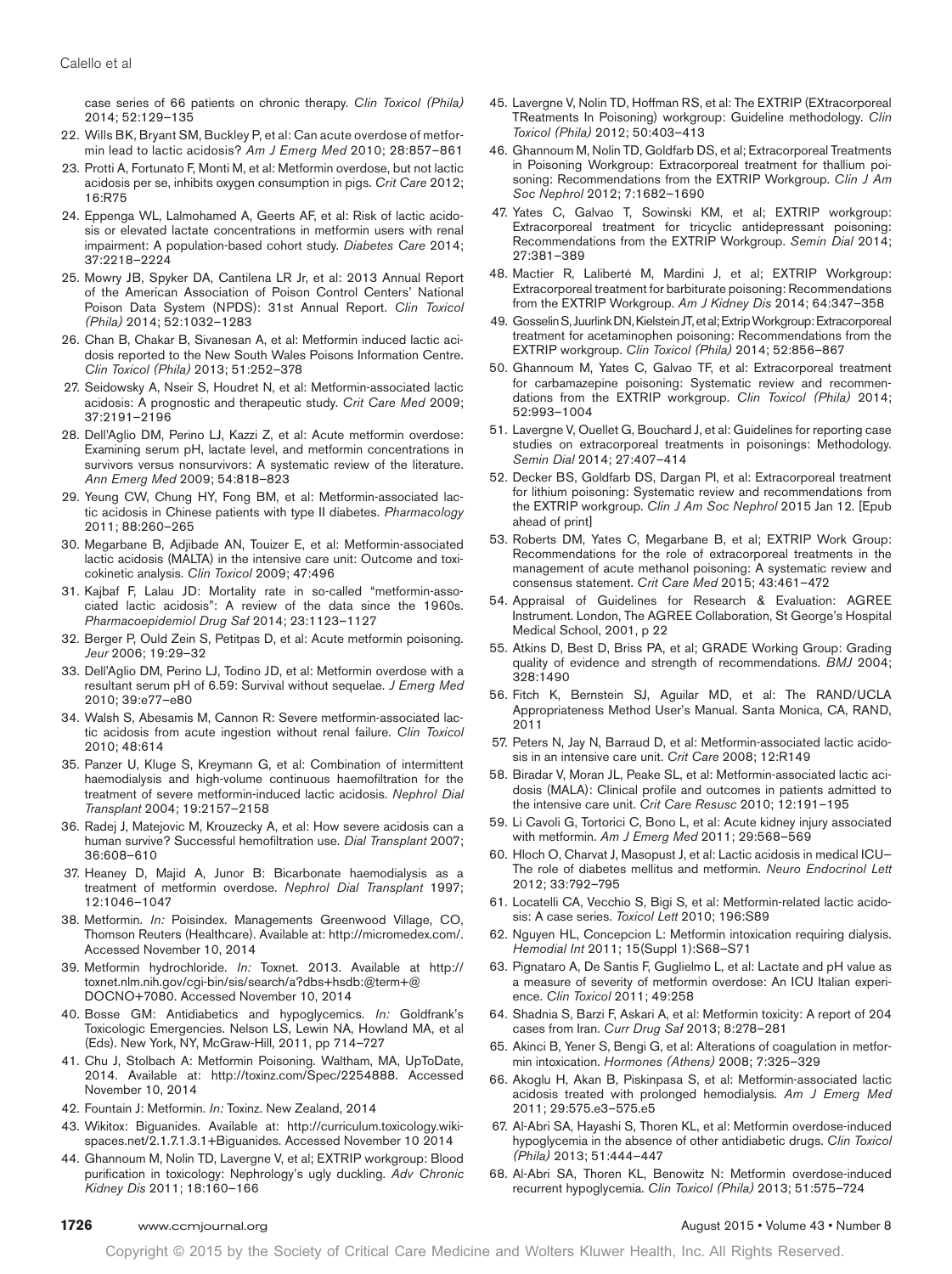- 69. Alivanis P, Giannikouris I, Paliuras C, et al: Metformin-associated lactic acidosis treated with continuous renal replacement therapy. *Clin Ther* 2006; 28:396–400
- 70. Altun E, Kaya B, Paydaş S, et al: Lactic acidosis induced by metformin in a chronic hemodialysis patient with diabetes mellitus type 2. *Hemodial Int* 2014; 18:529–531
- 71. Aperis G, Paliouras C, Zervos A, et al: Lactic acidosis after concomitant treatment with metformin and tenofovir in a patient with HIV infection. *J Ren Care* 2011; 37:25–29
- 72. Audia P, Feinfeld DA, Dubrow A, et al: Metformin-induced lactic acidosis and acute pancreatitis precipitated by diuretic, celecoxib, and candesartan-associated acute kidney dysfunction. *Clin Toxicol (Phila)* 2008; 46:164–166
- 73. Balik M, Waldauf P, Glocknerova K, et al: Lactate-buffered dialysis in cardiogenic shock associated with severe combined lactic acidosis. *NDT Plus* 2008; 1:103–105
- 74. Barbani F, Di Filippo A, Linden M, et al: Metformin-associated lactic acidosis: Three patients surviving after continuous venovenous haemofiltration. *Crit Care* 2009; 13:S198
- 75. Baró-Serra A, Guasch-Aragay B, Martín-Alemany N, et al: The importance of early haemodiafiltration in the treatment of lactic acidosis associated with the administration of metformin. *Nefrologia* 2012; 32:664–669
- 76. Barrueto F, Meggs WJ, Barchman MJ: Clearance of metformin by hemofiltration in overdose. *J Toxicol Clin Toxicol* 2002; 40:177–180
- 77. Berner B, Hummel KM, Strutz F, et al: [Metformin-associated lactic acidosis with acute renal failure in type 2 diabetes mellitus]. *Med Klin (Munich)* 2002; 97:99–103
- 78. Bismuth C, Gaultier M, Conso F, et al: [Lactic acidosis induced by excessive ingestion of metformin]. *Eur J Toxicol Environ Hyg* 1976; 9:55–57
- 79. Bouchard NC, Weisstuch JM, Hoffman RS, et al: Metformin clearance is poor with continuous veno-venous hemodiafiltration. *Clin Toxicol (Phila)* 2004; 42:739–740
- 80. Brouwers MC, Schaper N, Keeris L: Does glucose infusion exacerbate metformin-associated lactate acidosis? A case report. *Diabetes Res Clin Pract* 2009; 85:e1–e3
- 81. Bruijstens LA, van Luin M, Buscher-Jungerhans PM, et al: Reality of severe metformin-induced lactic acidosis in the absence of chronic renal impairment. *Neth J Med* 2008; 66:185–190
- 82. Carrillo Esper R, Sosa Garcia JO: Lactic acidosis due to metformin. *Med Intern Mexico* 2010; 26:276–280
- 83. Chalopin JM, Tanter Y, Besancenot JF, et al: Treatment of metforminassociated lactic acidosis with closed recirculation bicarbonate-buffered hemodialysis. *Arch Intern Med* 1984; 144:203–205
- 84. Chang CT, Chen YC, Fang JT, et al: High anion gap metabolic acidosis in suicide: Don't forget metformin intoxication—Two patients' experiences. *Ren Fail* 2002; 24:671–675
- 85. Chang CT, Chen YC, Fang JT, et al: Metformin-associated lactic acidosis: Case reports and literature review. *J Nephrol* 2002; 15:398–402
- 86. Chang LC, Hung SC, Yang CS: The case. A suicidal woman with delayed high anion gap metabolic acidosis. *Kidney Int* 2009; 75:757–758
- 87. Chow LH, Shah N, Pham T: Acute vision loss and lactic acidosis. *J Gen Intern Med* 2011; 26:S546
- 88. Chu CK, Chang YT, Lee BJ, et al: Metformin-associated lactic acidosis and acute renal failure in a type 2 diabetic patient. *J Chin Med Assoc* 2003; 66:505–508
- 89. Cigarrán S, Rodriguez ML, Pousa M, et al: Transient vision loss in a patient with severe metformin-associated lactic acidosis. *QJM* 2012; 105:781–783
- 90. Clare S, Paul P, Hulley C, et al: Metformin associated lactic acidosis not as rare as we think. *Acute Med* 2006; 5:99–101
- 91. Dawson D, Conlon C: Case study: Metformin-associated lactic acidosis: Could orlistat be relevant? *Diabetes Care* 2003; 26:2471–2472
- 92. de Ancos Aracil C, Carreño Parrilla A, Muñoz Pérez M: [Hemodialysis as therapy of choice in lactic acidosis associated with metformin]. *Rev Clin Esp* 2002; 202:674
- 93. De La Maza Pereg L, Hierro VMG, Banos PA, et al: Metformin-induced lactic acidosis. *Endocrinol Nutr* 2007; 54:325–327
- 94. de Pont AC, Kerver ED, Jansen ME, et al: [Fatal autointoxication with metformin]. *Ned Tijdschr Geneeskd* 2007; 151:981–984
- 95. DePalo VA, Mailer K, Yoburn D, et al: Lactic acidosis. Lactic acidosis associated with metformin use in treatment of type 2 diabetes mellitus. *Geriatrics* 2005; 60:36, 39–41
- 96. Devetzis V, Passadakis P, Panagoutsos S, et al: Metformin-related lactic acidosis in patients with acute kidney injury. *Int Urol Nephrol* 2011; 43:1243–1248
- 97. Di Grande A, Vancheri F, Giustolisi V, et al: Metformin-induced lactic acidosis in a type 2 diabetic patient with acute renal failure. *Clin Ter* 2008; 159:87–89
- 98. Dichtwald S, Weinbroum AA, Sorkine P, et al: Metformin-associated lactic acidosis following acute kidney injury. Efficacious treatment with continuous renal replacement therapy. *Diabet Med* 2012; 29:245–250
- 99. Doorenbos CJ, Bosma RJ, Lamberts PJ: Use of urea containing dialysate to avoid disequilibrium syndrome, enabling intensive dialysis treatment of a diabetic patient with renal failure and severe metformin induced lactic acidosis. *Nephrol Dial Transplant* 2001; 16:1303–1304
- 100. Dora JM, De Souza LH, De Azevedo MJ, et al: Lactic acidosis associated with metformin in a patient with type 2 diabetes with no contraindication. *Endocrinologist* 2009; 19:250
- 101. El-Hennawy AS, Jacob S, Mahmood AK: Metformin-associated lactic acidosis precipitated by diarrhea. *Am J Ther* 2007; 14:403–405
- 102. Ellis AK, Iliescu EA: Metformin-associated lactic acidosis in a low risk patient. *Can J Clin Pharmacol* 2001; 8:104–106
- 103. Fitzgerald E, Mathieu S, Ball A: Lesson of the week: Metformin associated lactic acidosis. *BMJ* 2009; 339:1254–1256
- 104. Friesecke S, Abel P, Kraft M, et al: Combined renal replacement therapy for severe metformin-induced lactic acidosis. *Nephrol Dial Transplant* 2006; 21:2038–2039
- 105. Gainza FJ, Gimeno I, Muniz R: Metformin-associated lactic acidosis: Treatment with hemodialysis. *Nefrologia* 1998; 18:427–430
- 106. Galea M, Jelacin N, Bramham K, et al: Severe lactic acidosis and rhabdomyolysis following metformin and ramipril overdose. *Br J Anaesth* 2007; 98:213–215
- 107. Gambaro V, Dell'acqua L, Farè F, et al: A case of fatal intoxication from metformin. *J Forensic Sci* 2007; 52:988–991
- 108. Gamst J, Hansen LK, Rasmussen BS: [Metformin treatment causes persisting lactic acidosis after cardiac arrest]. *Ugeskr Laeger* 2010; 172:3418–3419
- 109. Gan SC, Barr J, Arieff AI, et al: Biguanide-associated lactic acidosis. Case report and review of the literature. *Arch Intern Med* 1992; 152:2333–2336
- 110. Ganetsky W, Donner B, Kent KJ, et al: Should we dialyze metformininduced lactic acidosis? *Clin Toxicol (Phila)* 2006; 44:661–662
- 111. Giuliani E, Albertini G, Vaccari C, et al: pH 6.68-Surviving severe metformin intoxication. *QJM* 2010; 103:887–890
- 112. Gjedde S, Christiansen A, Pedersen SB, et al: Survival following a metformin overdose of 63 g: A case report. *Pharmacol Toxicol* 2003; 93:98–99
- 113. Gómez-Navarro L, de Arriba G, Sánchez-Heras M, et al: The nephrologist's role in metformin-induced lactic acidosis. *Nefrologia* 2011; 31:587–590
- 114. Gonder S, Thiermann H, Desel H, et al: Fatal outcome in suicidal metformin poisoning refractory to treatment *Clin Toxicol (Phila)* 2007; 45:351
- 115. Gonzalez Losada T, Alcazar V, De Icaya PM, et al: A case of lactic acidosis related to acute renal failure and metformin intake treated with bicarbonate haemodialysis. *Endocrinol Nutr* 2007; 54:496–499
- 116. Gudmundsdottir H, Aksnes H, Heldal K, et al: Metformin and antihypertensive therapy with drugs blocking the renin angiotensin system, a cause of concern? *Clin Nephrol* 2006; 66:380–385
- 117. Guo PY, Storsley LJ, Finkle SN: Severe lactic acidosis treated with prolonged hemodialysis: Recovery after massive overdoses of metformin. *Semin Dial* 2006; 19:80–83
- 118. Hagset IB, Krogh AV, Froyshov S: Life-threatening lactic acidosis in a patient using therapeutic doses of metformin and ACE-inhibitor. *Clin Toxicol* 2009; 47:497–498

#### Critical Care Medicine www.ccmjournal.org **1727**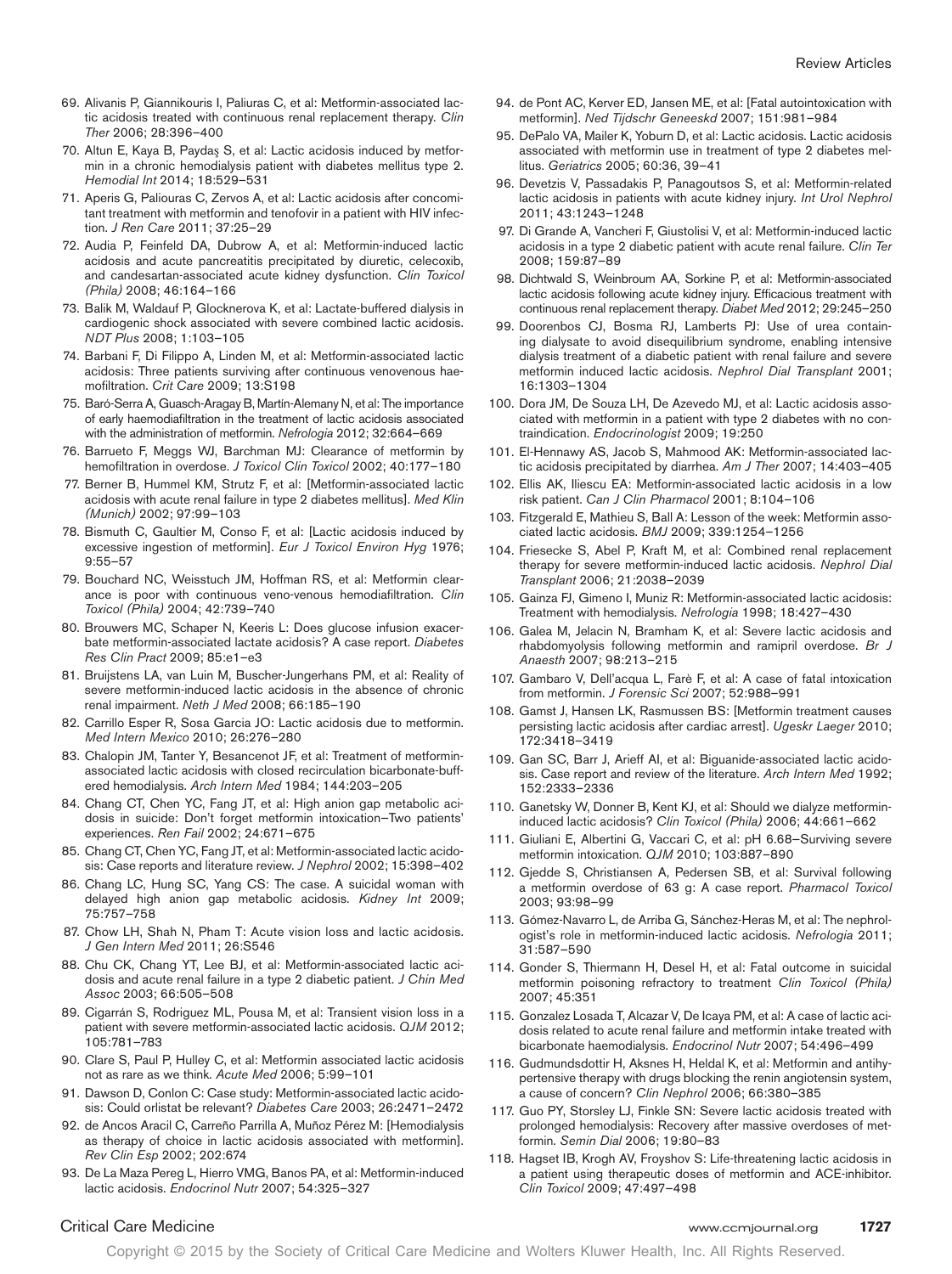- 119. Harvey B, Hickman C, Hinson G, et al: Severe lactic acidosis complicating metformin overdose successfully treated with high-volume venovenous hemofiltration and aggressive alkalinization. *Pediatr Crit Care Med* 2005; 6:598–601
- 120. Hayat JC: The treatment of lactic acidosis in the diabetic patient by peritoneal dialysis using sodium acetate. A report of two cases. *Diabetologia* 1974; 10:485–487
- 121. Heras M, Mon C, Sánchez R, et al: [Kidney hypoperfusion and overdose of metformin as cause of severe lactic acidosis]. *Nefrologia* 2003; 23:465–466
- 122. Houwerzijl EJ, Snoek WJ, van Haastert M, et al: [Severe lactic acidosis due to metformin therapy in a patient with contra-indications for metformin]. *Ned Tijdschr Geneeskd* 2000; 144:1923–1926
- 123. Huberlant V, Laterre PF, Hantson P: Nearly fatal metabolic acidosis: Septic or toxic? *Eur J Emerg Med* 2010; 17:243–244
- 124. Jagia M, Taqi S, Hanafi M: Metformin poisoning: A complex presentation. *Indian J Anaesth* 2011; 55:190–192
- 125. Jung EY, Cho HS, Seo JW, et al: Metformin-induced encephalopathy without lactic acidosis in a patient with contraindication for metformin. *Hemodial Int* 2009; 13:172–175
- 126. Jurovich MR, Wooldridge JD, Force RW: Metformin-associated nonketotic metabolic acidosis. *Ann Pharmacother* 1997; 31:53–55
- 127. Kalantar-Zadeh K, Uppot RN, Lewandrowski KB: Case records of the Massachusetts General Hospital. Case 23-2013. A 54-year-old woman with abdominal pain, vomiting, and confusion. *N Engl J Med* 2013; 369:374–382
- 128. Kang YJ, Bae EJ, Seo JW, et al: Two additional cases of metforminassociated encephalopathy in patients with end-stage renal disease undergoing hemodialysis. *Hemodial Int* 2013; 17:111–115
- 129. Kavalci C, Guldiken S, Taskiran B: Fatal lactic acidosis due to metformine. *Internet J Intern Med* 2010; 8
- 130. Keller G, Cour M, Hernu R, et al: Management of metformin-associated lactic acidosis by continuous renal replacement therapy. *PLoS One* 2011; 6:e23200
- 131. Khan FY, Ibrahim AS, Errayes M: Life threatening lactic acidosis secondary to metformin, in a low risk patient. *J Clin Diagn Res* 2008; 2:754–756
- 132. Khan IH, Catto GR, MacLeod AM: Severe lactic acidosis in patient receiving continuous ambulatory peritoneal dialysis. *BMJ* 1993; 307:1056–1057
- 133. Kopec KT, Kowalski MJ: Metformin-associated lactic acidosis (MALA): Case files of the Einstein Medical Center medical toxicology fellowship. *J Med Toxicol* 2013; 9:61–66
- 134. Korvenius Jørgensen H, Nielsen JS, Gilsaa T: [Metformin-associated lactic acidosis can be treated with continuous renal replacement therapy]. *Ugeskr Laeger* 2012; 174:1602–1603
- 135. Kovacs KA, Morton AR: Metformin-associated lactic acidosis. *Can J Clin Pharmacol* 1996; 3:90–92
- 136. Kreshak AA, Clark RF: Transient vision loss in a patient with metformin-associated lactic acidosis. *Am J Emerg Med* 2010; 28:1059. e5–1059.e7
- 137. Kruse JA: Metformin-associated lactic acidosis. *J Emerg Med* 2001; 20:267–272
- 138. Lacher M, Hermanns-Clausen M, Haeffner K, et al: Severe metformin intoxication with lactic acidosis in an adolescent. *Eur J Pediatr* 2005; 164:362–365
- 139. Lacroix C, Hermelin A, Gerson M, et al: Lactic acidosis ascribable to metformin. *Presse Med* 1988; 17:1158–1158
- 140. Laforest C, Saint-Marcoux F, Amiel JB, et al: Monitoring of metformininduced lactic acidosis in a diabetic patient with acute kidney failure and effect of hemodialysis. *Int J Clin Pharmacol Ther* 2013; 51:147–151
- 141. Lalau JD, Westeel PF, Debussche X, et al: Bicarbonate haemodialysis: An adequate treatment for lactic acidosis in diabetics treated by metformin. *Intensive Care Med* 1987; 13:383–387
- 142. Lambert H, Isnard F, Delorme N, et al: [Physiopathological approach to pathological hyperlactatemia in the diabetic patient. Value of blood metformin]. *Ann Fr Anesth Reanim* 1987; 6:88–94
- 143. Larcan A, Lambert H, Ginsbourger F: Acute intoxication by phenformine hyperlactatemia reversible with extra-renal purification. *Vet Hum Toxicol* 1979; 21(Suppl):19–22
- 144. Lemyze M, Baudry JF, Collet F, et al: Life threatening lactic acidosis. *BMJ* 2010; 340:c857
- 145. Leung S, Kent R, Sivaraman S, et al: Rapid restoration of hemodynamic stability in patients with metformin-associated lactic acidosis after renal replacement therapy. *Crit Care Med* 2009; 37(12 Suppl):A521
- 146. Leung S, LeFrancois D, Eisen LA: Metformin-associated lactic acidosis precipitated by zoledronic acid-induced acute kidney injury: A case of polypharmacy in an elderly patient. *Clin Geriatr* 2011; 19:50–52
- 147. Lim PS, Huang CC, Wei JS: Metformin-induced lactic acidosis: Report of a case. *J Formos Med Assoc* 1992; 91:374–376
- 148. Livshits Z, Nelson L, Hernandez S, et al: Severe metformin toxicity: Role of methylene blue and CVVHD as therapeutic adjuncts. *Clin Toxicol* 2010; 48:611–612
- 149. Lopez JC, Esteve F, Jubert E, et al: Metformin-associated lactic acidosis. Combined treatment with haemodialysis and continuous hemofiltration. *Endocrinol Nutr* 2007; 54:500–503
- 150. Løvås K, Fadnes DJ, Dale A: [Metformin associated lactic acidosis-Case reports and literature review]. *Tidsskr Nor Laegeforen* 2000; 120:1539–1541
- 151. Macías-Robles MD, Maciá-Bobes C, Yano-Escudero R, et al: [Metformin-induced lactic acidosis due to acute renal failure]. *An Sist Sanit Navar* 2011; 34:115–118
- 152. Mallick S: Metformin induced acute pancreatitis precipitated by renal failure. *Postgrad Med J* 2004; 80:239–240
- 153. Martin Gómez MA, Sánchez Martos MD, García Marcos SA, et al: Metformin-induced lactic acidosis: Usefulness of measuring levels and therapy with high-flux haemodialysis. *Nefrologia* 2011; 31:610–611
- 154. Miller DK, Brinson AJ, Catalano G, et al: Lactic acidosis, hypotension, and sensorineural hearing loss following intentional metformin overdose. *Curr Drug Saf* 2011; 6:346–349
- 155. Miller SN, Greenberg MI: Failure of lipid emulsion therapy to treat a metformin overdose. *Clin Toxicol* 2011; 49:515–627
- 156. Mizzi A, Landoni G, Corno L, et al: How to explain a PaO<sub>2</sub> of 140 mmHg in a venous line? *Acta Biomed* 2009; 80:262–264
- 157. Moerer O, Barwing J, Neumann P: [Lactic acidosis and acute abdomen from biguanide intoxication]. *Anaesthesist* 2004; 53:153–156
- 158. Montini F, Rondeau E, Peltier J, et al: [Metformin associates lactic acidosis]. *Presse Med* 2012; 41:907–916
- 159. Mujtaba M, Geara AS, Madhrira M, et al: Toxicokinetics of metformin-associated lactic acidosis with continuous renal replacement therapy. *Eur J Drug Metab Pharmacokinet* 2012; 37:249–253
- 160. Musil F, Smahelova A, Zajic J, et al: Severe lactic acidosis associated with acute renal failure in a diabetic patient treated with metformin—A case study. *Prakticky Lekar* 2006; 86:707–709
- 161. Mustafa E, Lai L, Lien YH: Rapid recovery from acute kidney injury in a patient with metformin-associated lactic acidosis and hypothermia. *Am J Med* 2012; 125:e1–e2
- 162. Nisse P, Mathieu-Nolf M, Deveaux M, et al: A fatal case of metformin poisoning. *J Toxicol Clin Toxicol* 2003; 41:1035–1036
- 163. Nyirenda MJ, Sandeep T, Grant I, et al: Severe acidosis in patients taking metformin—Rapid reversal and survival despite high APACHE score. *Diabet Med* 2006; 23:432–435
- 164. Orsi D, Dudaie R, Dicpinigaitis P: Acute pancreatitis associated with metformin toxicity. *Crit Care Med* 2010; 38:A271
- 165. Ortega Carnicer J, Ambrós Checa A, Martín Rodríguez C, et al: [Overdose of metformin secondary to acute renal insufficiency: A report of six cases]. *Med Intensiva* 2007; 31:521–525
- 166. Pallavi R, Chaudhari A: Prolonged hemodialysis: An antidote for metformin-associated lactic acidosis. *Am J Ther* 2014 Jan 9. [Epub ahead of print]
- 167. Pan LT, MacLaren G: Continuous venovenous haemodiafiltration for metformin-induced lactic acidosis. *Anaesth Intensive Care* 2009; 37:830–832
- 168. Parke C, Lien YH: Quiz page June 2011. Profound metabolic acidosis and abdominal pain in a diabetic patient on long-term hemodialysis. *Am J Kidney Dis* 2011; 57:A25–A27

#### **1728** www.ccmjournal.org **August 2015 • Volume 43 • Number 8 August 2015 • Volume 43 • Number 8**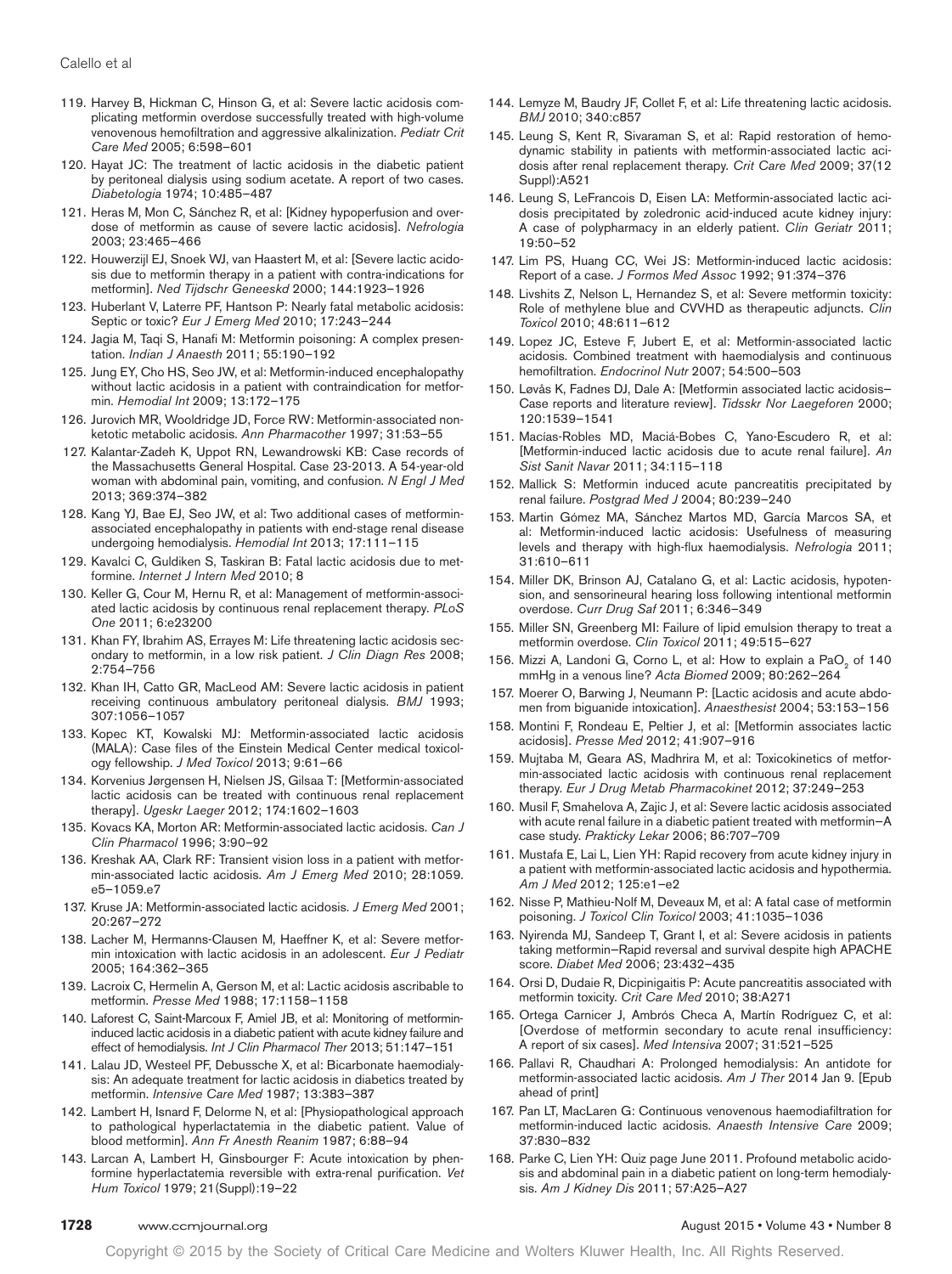- 169. Pearlman BL, Fenves AZ, Emmett M: Metformin-associated lactic acidosis. *Am J Med* 1996; 101:109–110
- 170. Peña JM, Pernaute R, Vicente C: [Acute kidney failure and severe lactic acidosis caused by metformin successfully treated with hemodialysis]. *Nefrologia* 2004; 24:89–90
- 171. Perrone J, Phillips C, Gaieski D: Occult metformin toxicity in three patients with profound lactic acidosis. *J Emerg Med* 2011; 40:271–275
- 172. Perrot D, Claris O, Guillaume C, et al: [Metformin and lactic acidosis: Value of initial plasma assay of metformin and hemodialysis]. *Ann Med Interne (Paris)* 1986; 137:169–170
- 173. Pertek JP, Vidal S, Mariot J, et al: [Metformin-associated lactic acidosis precipitated by acute renal failure]. *Ann Fr Anesth Reanim* 2003; 22:457–460
- 174. Pikwer A, Vernersson E, Frid A, et al: Extreme lactic acidosis type B associated with metformin treatment. *NDT Plus* 2011; 4:399–401
- 175. Plumb B, Parker A, Wong P: Feeling blue with metformin-associated lactic acidosis. *BMJ Case Rep* 2013; 2013:pii: bcr2013008855
- 176. Price G: Metformin lactic acidosis, acute renal failure and rofecoxib. *Br J Anaesth* 2003; 91:909–910
- 177. Prikis M, Mesler EL, Hood VL, et al: When a friend can become an enemy! Recognition and management of metformin-associated lactic acidosis. *Kidney Int* 2007; 72:1157–1160
- 178. Rathnapala A, Matthias T, Jayasinghe S: Severe lactic acidosis and acute renal failure following ingestion of metformin and kerosene oil: A case report. *J Med Case Rep* 2012; 6:18
- 179. Rawat N, Hincapie J, Ramirez N: Metformin toxicity presenting with severe metabolic acidosis, blindness and renal failure mimicking methanol poisoning. *Crit Care Med* 2011; 39:ab 872
- 180. Redha F, Al-Shemmeri M, Ibrahim H: Metformin induced lactic acidosis in a patient with anorexia nervosa: A case report and literature review. *Kuwait Med J* 2008; 40:230–232
- 181. Reeker W, Schneider G, Felgenhauer N, et al: [Metformin-induced lactic acidosis]. *Dtsch Med Wochenschr* 2000; 125:249–251
- 182. Rifkin SI, McFarren C, Juvvadi R, et al: Prolonged hemodialysis for severe metformin intoxication. *Ren Fail* 2011; 33:459–461
- 183. Roche C, Nau A, Peytel E, et al: [Severe lactic acidosis due to metformin: Report of 3 cases]. *Ann Biol Clin (Paris)* 2011; 69:705–711
- 184. Runge S, Warnke C, Abel P, et al: Lethal metformin-associated lactic acidosis in a patient with acute decompensation of chronic renal failure. *Intensivmedizin und Notfallmedizin* 2005; 42:172–176
- 185. Scalzo AJ, Andreone TA, Wood EG, et al: Metformin overdose in an adolescent with severe metabolic acidosis & hyperlacticacidemia treated with bicarbonate-buffer hemodialysis. *Clin Toxicol (Phila)* 2008; 46:605
- 186. Schmidt A, Christensson A, Akeson J: Intensive care treatment of severe mixed metabolic acidosis. *Acta Anaesthesiol Scand* 2005; 49:411–414
- 187. Schmidt R, Horn E, Richards J, et al: Survival after metformin-associated lactic acidosis in peritoneal dialysis–dependent renal failure. *Am J Med* 1997; 102:486–488
- 188. Schousboe K, El Fassi D, Secher EL, et al: [Treatment of metforminassociated lactate acidosis by haemodialysis]. *Ugeskr Laeger* 2012; 174:1604–1606
- 189. Sencan A, Adanir T, Atay A, et al: High anion gap metabolic acidosis after suicide: Metformin intoxication. *Anestezi Dergisi* 2011; 19:56–59
- 190. Seo JH, Lee da Y, Hong CW, et al: Severe lactic acidosis and acute pancreatitis associated with cimetidine in a patient with type 2 diabetes mellitus taking metformin. *Intern Med* 2013; 52:2245–2248
- 191. Shenoy C: Metformin-associated lactic acidosis precipitated by acute renal failure. *Am J Med Sci* 2006; 331:55–57
- 192. Silvestre J, Carvalho S, Mendes V, et al: Metformin-induced lactic acidosis: A case series. *J Med Case Rep* 2007; 1:126
- 193. Soomers AJ, Tack CJ: [Severe lactic acidosis due to metformin ingestion in a patient with contra-indication for metformin]. *Ned Tijdschr Geneeskd* 2001; 145:104–105
- 194. Soyoral YU, Begenik H, Emre H, et al: Dialysis therapy for lactic acidosis caused by metformin intoxication: Presentation of two cases. *Hum Exp Toxicol* 2011; 30:1995–1997
- 195. Spivak LA, Coopes BJ, Horowitz BZ, et al: The clearance of metformin and lactic acid via hemodialysis *Clin Toxicol (Phila)* 2005; 43:727
- 196. Stefánsson B, Larsson B, Attman PO: [Hemodialysis cured severe lactic acidosis caused by metformin treatment]. *Lakartidningen* 1999; 96:5622–5624
- 197. Suchard JR, Grotsky TA: Fatal metformin overdose presenting with progressive hyperglycemia. *West J Emerg Med* 2008; 9:160–164
- 198. Teale KF, Devine A, Stewart H, et al: The management of metformin overdose. *Anaesthesia* 1998; 53:698–701
- 199. Teutonico A, Libutti P, Lomonte C, et al: Treatment of metforminassociated lactic acidosis with sustained low-efficiency daily dialysis. *NDT Plus* 2008; 1:380–381
- 200. Thajeb P, Thajeb T, Dai DF: Metformin induces fulminant lactic acidosis and fatal hepatorenal syndrome in a patient with diabetes mellitus due to mitochondrial disease. *Eur J Neurol* 2010; 17:605
- 201. Timbrell S, Wilbourn G, Harper J, et al: Lactic acidosis secondary to metformin overdose: A case report. *J Med Case Rep* 2012; 6:230
- 202. Tsitsios T, Sotirakopoulos N, Armentzioiou K, et al: Metformin induced severe hypophosphatemia in a patient on hemodialysis. *Saudi J Kidney Dis Transpl* 2010; 21:923–926
- 203. Turkcuer I, Erdur B, Sari I, et al: Severe metformin intoxication treated with prolonged haemodialyses and plasma exchange. *Eur J Emerg Med* 2009; 16:11–13
- 204. Vives M, Romano J, Stoll E, et al: [Metformin-associated lactic acidosis: Incidence, diagnosis, prognostic factors and treatment]. *Rev Esp Anestesiol Reanim* 2012; 59:276–279
- 205. von Mach MA, Sauer O, Sacha Weilemann L: Experiences of a poison center with metformin-associated lactic acidosis. *Exp Clin Endocrinol Diabetes* 2004; 112:187–190
- 206. Wang T, Tsai W, Li Y, et al: Severe metformin poisoning survived by continuous venovenous hemofiltration and extracorporeal membrane oxygenation. *Clin Toxicol (Phila)* 2013; 51:252–378
- 207. Wen YK: Impact of acute kidney injury on metformin-associated lactic acidosis. *Int Urol Nephrol* 2009; 41:967–972
- 208. Yang PW, Lin KH, Lo SH, et al: Successful treatment of severe lactic acidosis caused by a suicide attempt with a metformin overdose. *Kaohsiung J Med Sci* 2009; 25:93–97
- 209. Zandijk E, Demey HE, Bossaert LL: Lactic acidosis due to metformin. *Tijdschrift voor Geneeskunde* 1997; 53:543–546
- 210. Zoppellari R, Bortolazzi S, Petrini S, et al: A case of cardiac arrest related to therapeutic use of metformin: Clinical and toxicological aspects. *Clin Toxicol (Phila)* 2013; 51:252–378
- 211. zur Nieden T, Conrad T: [Female patient with type 2 diabetes in coma with metabolic acidosis]. *Internist (Berl)* 2009; 50:1276–1280
- 212. Al-Hwiesh AK, Abdul-Rahman IS, El-Deen MA, et al: Metformin in peritoneal dialysis: A pilot experience. *Perit Dial Int* 2014; 34:368–375
- 213. Duong JK, Roberts DM, Furlong TJ, et al: Metformin therapy in patients with chronic kidney disease. *Diabetes Obes Metab* 2012; 14:963–965
- 214. Roberts D, Duong J, Ray J, et al: Therapeutic drug monitoring of metformin in a patient with end stage renal failure on haemodialysis. *Nephrology* 2010; 15:87–88
- 215. Finkle SN: Should dialysis be offered in all cases of metformin-associated lactic acidosis? *Crit Care* 2009; 13:110
- 216. Kajbaf F, Lalau JD: The prognostic value of blood pH and lactate and metformin concentrations in severe metformin-associated lactic acidosis. *BMC Pharmacol Toxicol* 2013; 14:22
- 217. Levraut J, Ciebiera JP, Jambou P, et al: Effect of continuous venovenous hemofiltration with dialysis on lactate clearance in critically ill patients. *Crit Care Med* 1997; 25:58–62
- 218. Von Mach MA, Kaes J, Sauer O, et al: Metformin-associated lactic acidosis in the treatment of type 2 diabetes and in deliberate selfpoisoning. *Clin Toxicol (Phila)* 2004; 42:546
- 219. Laforest C, Saint-Marcoux F, Amiel JB, et al: Monitoring of metformininduced lactic acidosis in a diabetic patient with acute kidney failure and effect of hemodialysis. *Int J Clin Pharmacol Ther* 2013; 51:147–151
- 220. Ahmad S, Beckett M: Recovery from pH 6.38: Lactic acidosis complicated by hypothermia. *Emerg Med J* 2002; 19:169–171

#### Critical Care Medicine www.ccmjournal.org **1729**